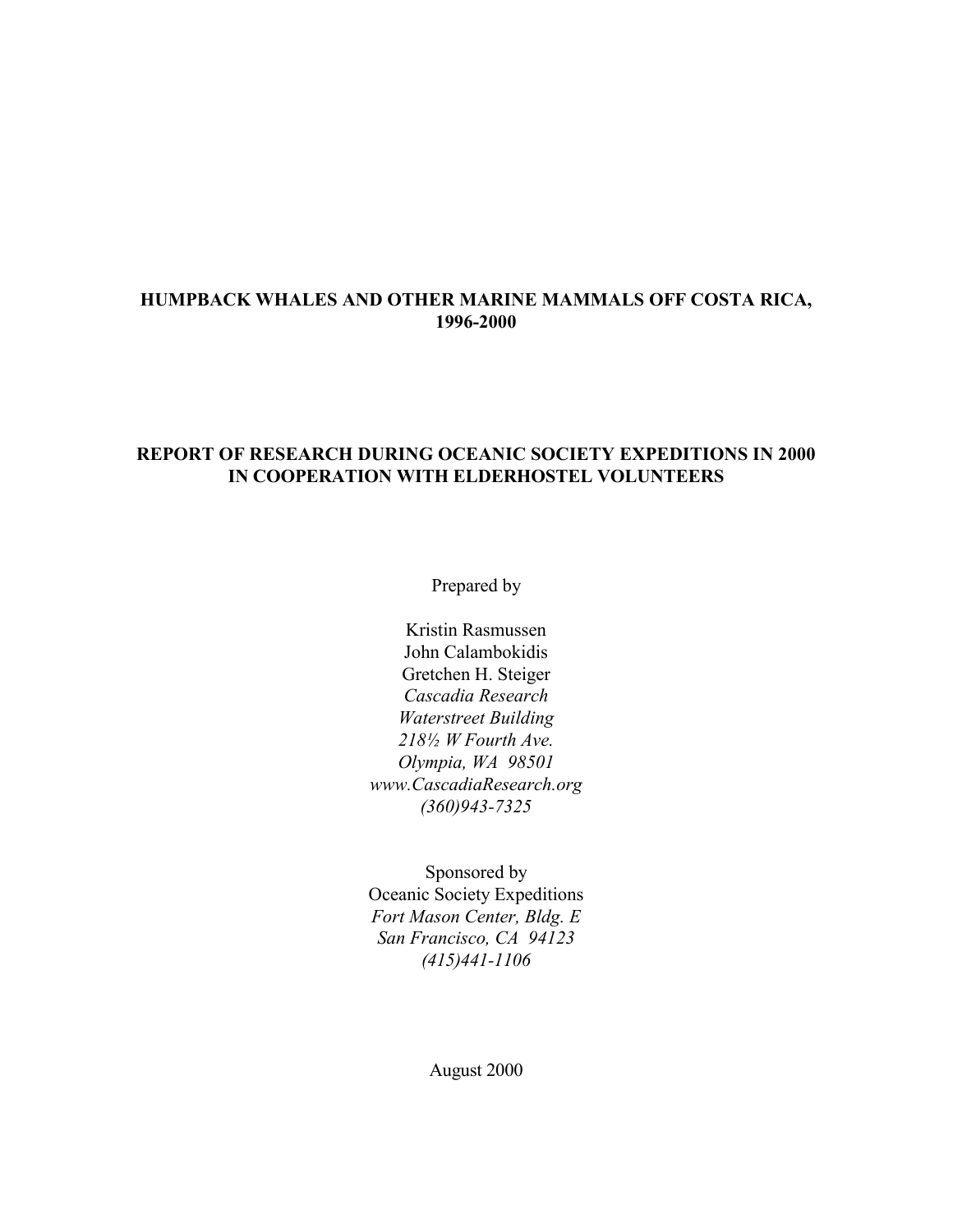# **TABLE OF CONTENTS**

| <b>METHODS</b>        |
|-----------------------|
|                       |
|                       |
|                       |
|                       |
|                       |
|                       |
| Photo-identification. |
|                       |
|                       |
| 10                    |
|                       |
|                       |
|                       |
|                       |
|                       |
| <b>REFERENCES</b>     |
| 16                    |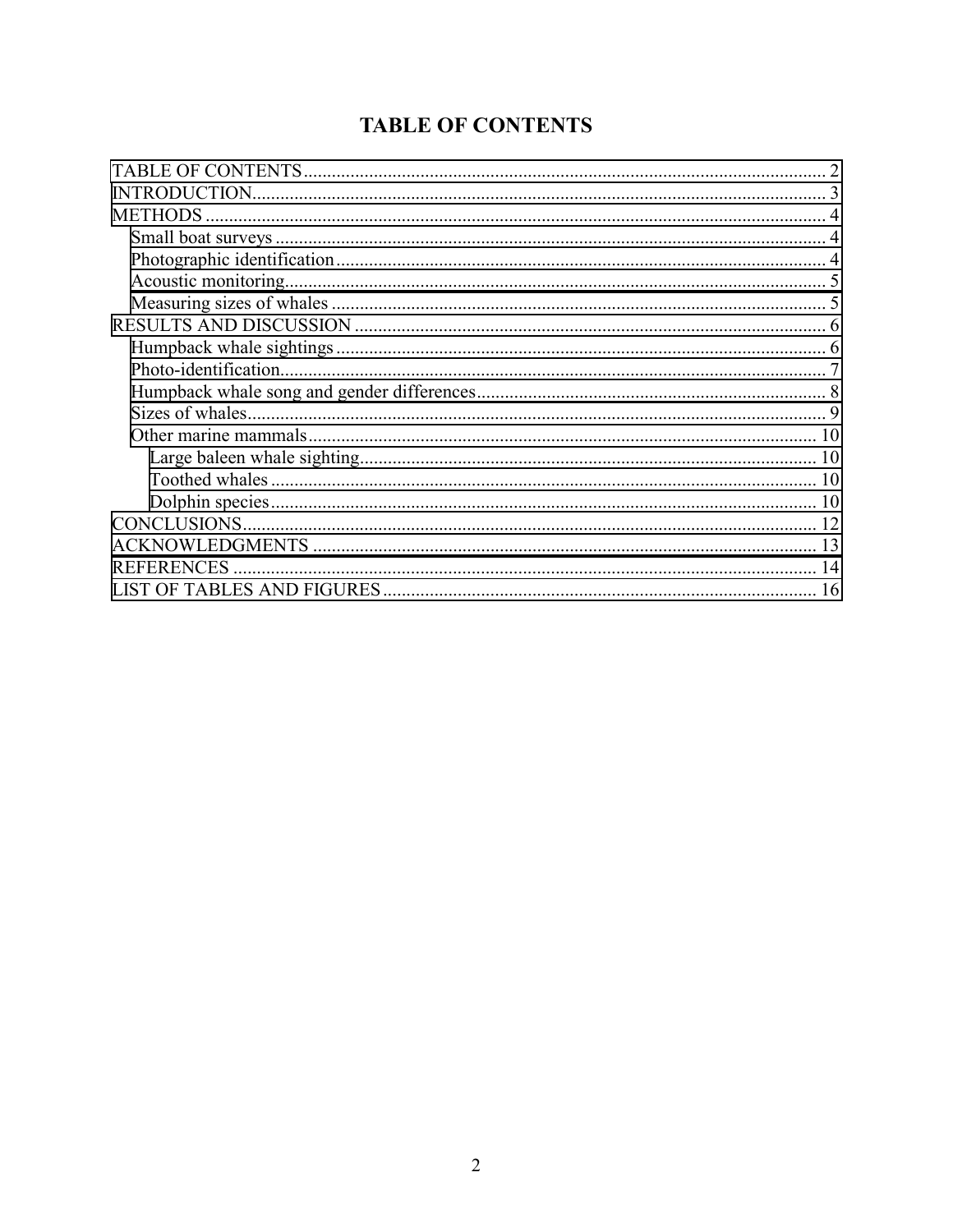### **INTRODUCTION**

<span id="page-2-0"></span>Cascadia Research in collaboration with Oceanic Society has conducted a long-term research effort on humpback whales and other marine mammals off the Pacific coast of Costa Rica starting in 1996. In January and February 2000, we continued this research with Elderhostel volunteer support and completed our fifth season of effort. This report summarizes the research conducted on humpback whales and other marine mammals off southern Costa Rica as part of the Oceanic Society trips in 2000. To make this report of broadest possible value, we also summarize the results from all five years of research in this region and consider the significance of the findings in relation to our research off the west coast of the U.S.. Cascadia Research, in conjunction with Oceanic Society Expeditions, and Elderhostel volunteer support, has conducted surveys based from Drake Bay, Costa Rica for two to four week periods in January and February between 1996 and 2000. Until these studies began in 1996, little information was available on humpback whales and other marine mammals that inhabit the waters off the west coast of Costa Rica.

Humpback whales make seasonal migrations between high-latitude feeding areas and low latitude wintering areas where they mate and give birth to calves. Their populations were depleted by commercial whaling and, in the North Pacific, have recently been estimated to number about 8,000 (Calambokidis *et al*. In Press). Humpback whales return annually to defined feeding areas in coastal waters, including the waters off California where about 900 humpback whales return annually to feed (Calambokidis *et al*. 1996a, 1999, 2000).

In the North Pacific, humpback whales were thought to use three primary wintering areas: the waters near Mexico, Hawaii, and Japan. It was not until research conducted in the 1990s that it became clear that some humpback from the North Pacific were also using Costa Rica as a wintering ground (Calambokidis *et al.* 1996b, 2000, Steiger *et al.* 1991, Rasmussen *et al.* 1995, Acevedo and Smultea 1995). This research has provided some of the first information available about the number and behavior of humpback whales using Costa Rican waters.

The project has several scientific objectives:

- 1. Determine the number of whales using Costa Rican waters as a wintering area.
- 2. Examine for evidence of whale preference for specific areas and habitats within the region.
- 3. Determine the movement patterns and migratory destinations of these whales.
- 4. Evaluate the annual return rate of animals to Costa Rican waters.
- 5. Further evaluate if humpback whales seen in Costa Rican waters are engaged in breeding behaviors similar to other North Pacific wintering grounds.
- 6. Document the occurrence of other marine mammals in Pacific waters off Costa Rica including the habitats and regions that they inhabit.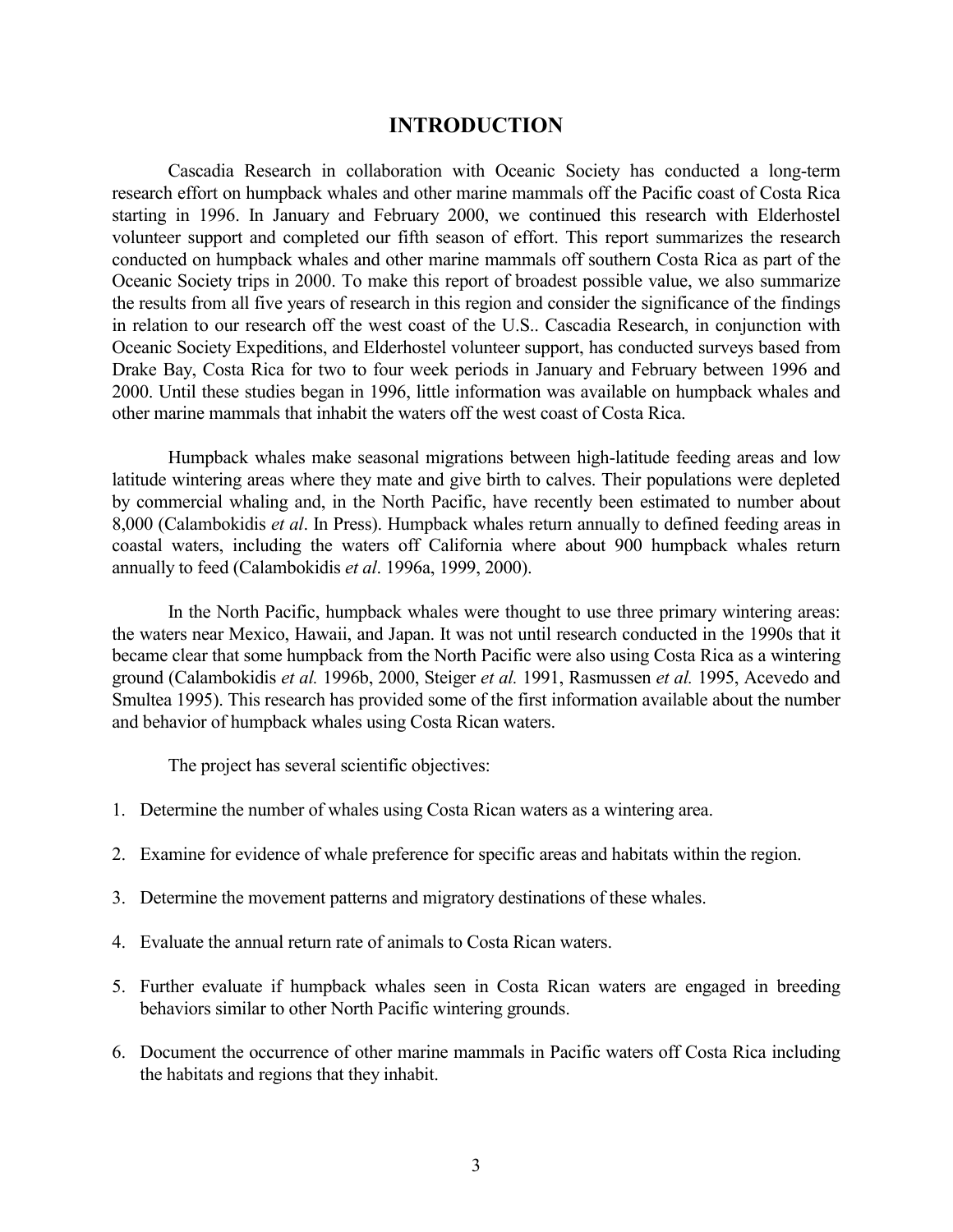### **METHODS**

#### <span id="page-3-0"></span>**Small boat surveys**

Small boat surveys were conducted in all five years (1996-2000) from Drake Bay Wilderness Camp on the north side of the Osa Peninsula, Costa Rica, located in the southwestern section of the Pacific coast (Figure 1). The boats used were primarily 24 ft fiberglass boats equipped with twin 40-60 hp outboard motors and driven by experienced boat captains familiar with the local area. A total of 29 dedicated boat surveys and 1 opportunistic survey were conducted on 16 days in 2000 between 25 January and 13 February (Table 1). These surveys totaled approximately 1,736 nmi (Table 2) and encompassed much of the southwest coast of Costa Rica (Figure 1). Surveys predominately covered the area offshore from Drakes Bay to Isla del Caño, north to Dominical, and southeast into Golfo Dulce (Figure 2). Survey effort in all five years has been consistent in both the areas covered and the total effort which has involved from 18 to 27 surveys covering from 1,205 to 1,734 nmi per year (Table 2, Figure 2).

Three teams of volunteers assisted in observing for marine mammals as well as collecting the data in 2000. Each team volunteered for one week. Two boats were used each day with 6-8 observers each (including a team leader). Observation points to the front, sides, and back were divided among observers. Position information was based on a hand-held GPS (Global Positioning System) kept aboard each boat. Positions were generally recorded every 30-60 minutes as well as with each sighting. Weather conditions, including sea state, cloud cover, swell height, wind speed, and water temperature were recorded at intervals throughout the survey. Observers recorded information on each surfacing and the behavior of whales during each encounter.

In addition to the dedicated Drakes Bay effort, photographs were also obtained somewhat opportunistically from several other surveys and sources. Immediately prior to the start of the 2000 Drakes Bay work, John Calambokidis and Laura May made a trip to Northern Costa Rica (near Playa del Cocos) to look for humpback whales. One identification was obtained during two short opportunistic surveys done on 23 and 24 January 2000. The first of these surveys was prompted by the sighting of one whale from shore on the evening of 23 January.

#### **Photographic identification**

All humpback whales that seen were approached to obtain identification photographs of individual animals. We used photographic identification procedures that have been developed by us and other researchers in studies of humpback whales around the world. Whales were approached slowly from behind and followed until they made a deep dive and typically raise their flukes in the air. If the whale did not raise its flukes, dorsal fin photographs were taken for identification purposes. We used *Nikon* 35mm cameras equipped with a motor drive, databacks to print the date on each frame of film, 300mm telephoto lenses, and *Ilford* HP5+, a high-speed black-and-white film.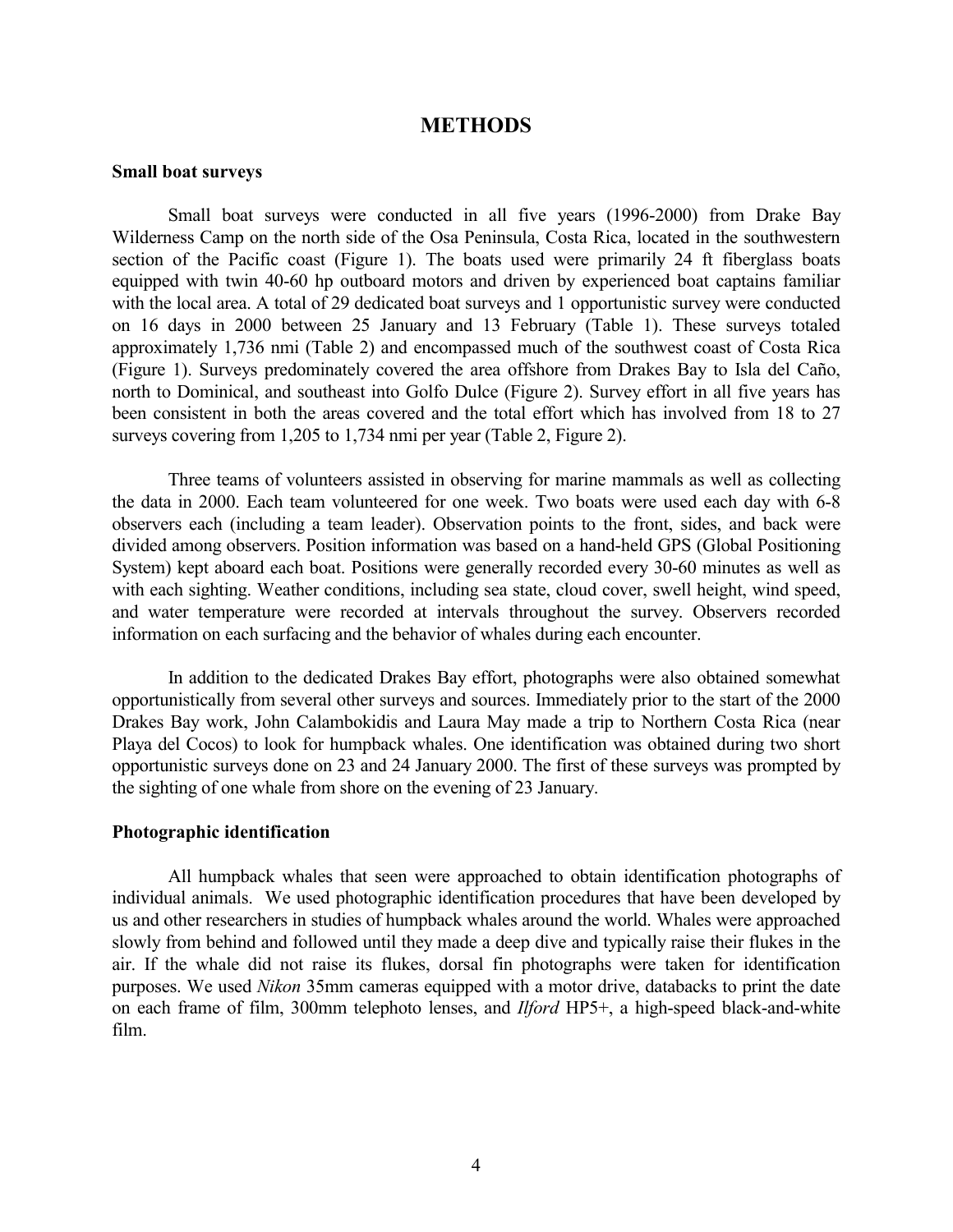#### <span id="page-4-0"></span>**Acoustic monitoring**

Survey boats from 1998 to 2000 utilized hydrophones to listen for and record vocalizations of humpback whales while in 1996 and 1997 only a single hydrophone was used. Several models of hydrophones have been used over the five years of research including those designed by Bev Ford (Offshore Acoustics) and Don Norris (Biomon). Both hydrophones used in 2000 were modles from Offshore Acoustics (sensitivity -154  $\text{dBV}/\text{uPa}$   $\pm$ 4 dB at 100 Hz, frequency response from 6 Hz to 14 kHz  $\pm 3$  dB). One system was used with a 10m cable and the other with a 20m cable. When humpback whale songs were heard clearly, recordings of 30-60 minutes of song were generally made onto either Digital Audio Tape (DAT) with a *Sony* TCD-D7 DAT recorder (frequency response 20-14,000 Hz, 32 Hz sampling rate) or cassette tape with an *Aiwa* Super Bass HS-JS135W stereo cassette recorder.

Hydrophones were also used to help find and locate whales. Hydrophones were usually deployed every 30 minutes. If whales were heard, a more intensive search of the area was made to try and locate the whale. The relative intensity of the song was used to judge the approximate range to the singing whale. Whales were heard at distances up to 5-10 nmi.

The use of hydrophones on both boats since 1998 has allowed us to locate whales based on the time of arrival of the song to each boat. This was accomplished by having one boat transmit the song over the radio to the other boat. The boat hearing the song later was farther from the source of the song (the whale) and would reposition ahead of the other boat. This process was continued in a series of leap-frog movements until both boats were equally close to the whale and the song could be heard clearly through the boat without the hydrophone. We would then remain in position until the whale was seen.

#### **Measuring sizes of whales**

For the first time in the 2000 field season, we experimented with determining the relative sizes of humpback whales by measuring the width of the flukes of animals. In conjunction with identification photographs, the distance to the whale was measured using a *Bushnell Yardage Pro* laser range-finder (model 400 and 1000). The range finder and lens focal-length were calibrated by taking sets of measurement of known size targets on land. The range finders yielded consistent measurements of distance with relatively little error and only a slight bias that was adjusted for in the calibration equation. Measurements of whales were attempted when directly behind the whale so that the flukes were perpendicular to the photograph angle. When this was not possible, the angle off perpendicular was estimated in the field. The length of the whale was calculated based on regressions of the size of the fluke to the overall length of whales determined from stranded animals. This relationship has been found to be very close to linear in a large sample of gray whales ( $n=54$ ,  $R^2=0.88$ ,  $p<0.000$ ). For humpback whales, the average ratio between fluke width and whale length was 0.336 (n=9, SD=0.034).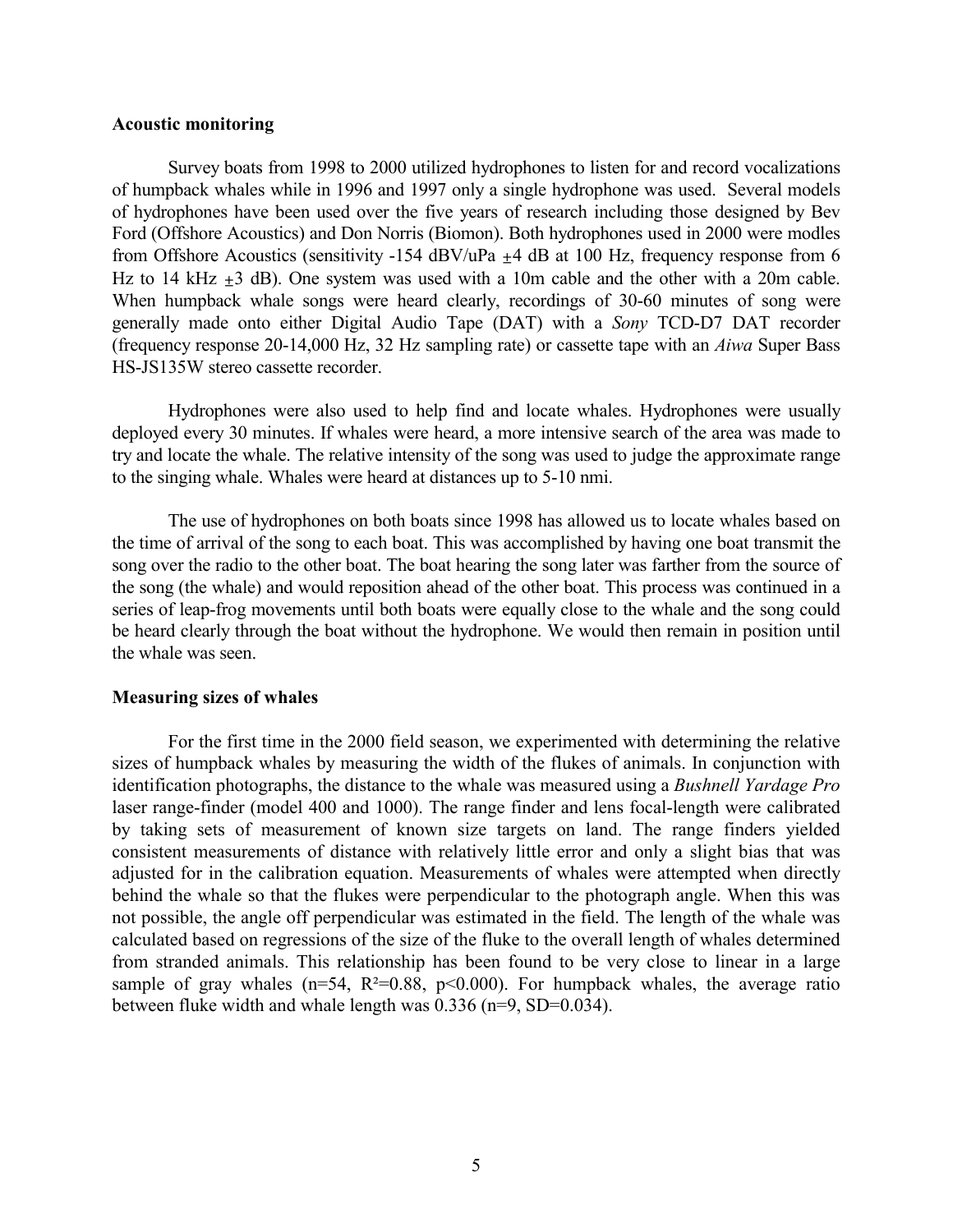### **RESULTS AND DISCUSSION**

#### <span id="page-5-0"></span>**Humpback whale sightings**

The 2000 season was one of the better years for humpback whale sightings (Table 2). There were 29 sightings of 46 humpback whales (including duplicate sightings by different boats) made during the study (Tables 1-2). Humpback whales were seen on 15 of the 16 days (94%) and 22 of 30 boat surveys (73%) conducted from 26 January through 13 February 2000. On average 1.5 whales were seen per survey. These sighting rates are higher than our average for the 5-year period (Table 2).

The composition of the animals seen this season was also different than in most past years (Table 3). Sixty-nine percent of all sightings were of lone whales, higher than any past year, most of these (48% of all sightings) were of lone whales determined to be singing. This is in sharp contrast with 1999 when only 29% of sightings were of lone animals and the majority (60%) were of mothers with calves (both with and without escorts). Some of this difference was magnified by the resightings of the same animals multiple times. The larger number of humpback whale singers we saw is consistent with the higher proportion of time we heard singing whales in 2000 (see Table 4 and discussion in section on Humpback Whale Song). The reason for the difference in composition of animals from year to year is not yet clear.

Despite the inter-year variation, the overall group composition for humpback whales off Costa Rica for all five years is not very different than has been reported in other wintering areas. The overall proportion of single animals (singers and non-singers for all five years) in our study through 2000 has been 48%. In the North Atlantic, 42% of sightings on Samana Bank (Mattila *et al.* 1994) and 49% of sightings on Virgin Bank were singletons (Matilla and Clapham 1989). Along the Hawaiian Island chain, only 30% of animals were reported to be single whales (Mizroch *et al.* 1996). In all wintering areas it has generally been found that more males are present than females.

Although we did not see as many mothers and calves in 2000 as in 1999, the proportion of groups containing a newborn calf (20%) was still higher in 2000 than in the years previous to 1999. Prior to 1999, the proportion of mothers with calves seen had been low. Along with the sightings of mother-calf pairs, there may have been additional pregnant females present that had not yet given birth. In past years we have documented pregnant females as well as calves that appeared to have been born very recently and which still had folds in their skin. In both 1996 and 1997, we sighted an adult whale traveling without a calf and later that year saw the same whale off California with a calf (ID #10233 and 10988). In both these cases, the adult animal was seen in Costa Rica traveling with another whale that was either known or suspected to be a male. These findings of pregnant females and newborn calves confirms that females use these waters to give birth.

Water temperatures in 2000 were generally low, just above the temperatures seen in 1999 (Table 4). Water temperatures were significantly different between years from 1996 to 2000 (ANOVA,  $p<0.001$ ) and temperature in 2000 (27.9 $\degree$ C, n=202, SD=0.9) was significantly lower than three of the four previous years (except 1999). The two years with lowest temperatures (1999 and 2000) have had the highest sighting rates of whales while the 1998 warm-water year had one of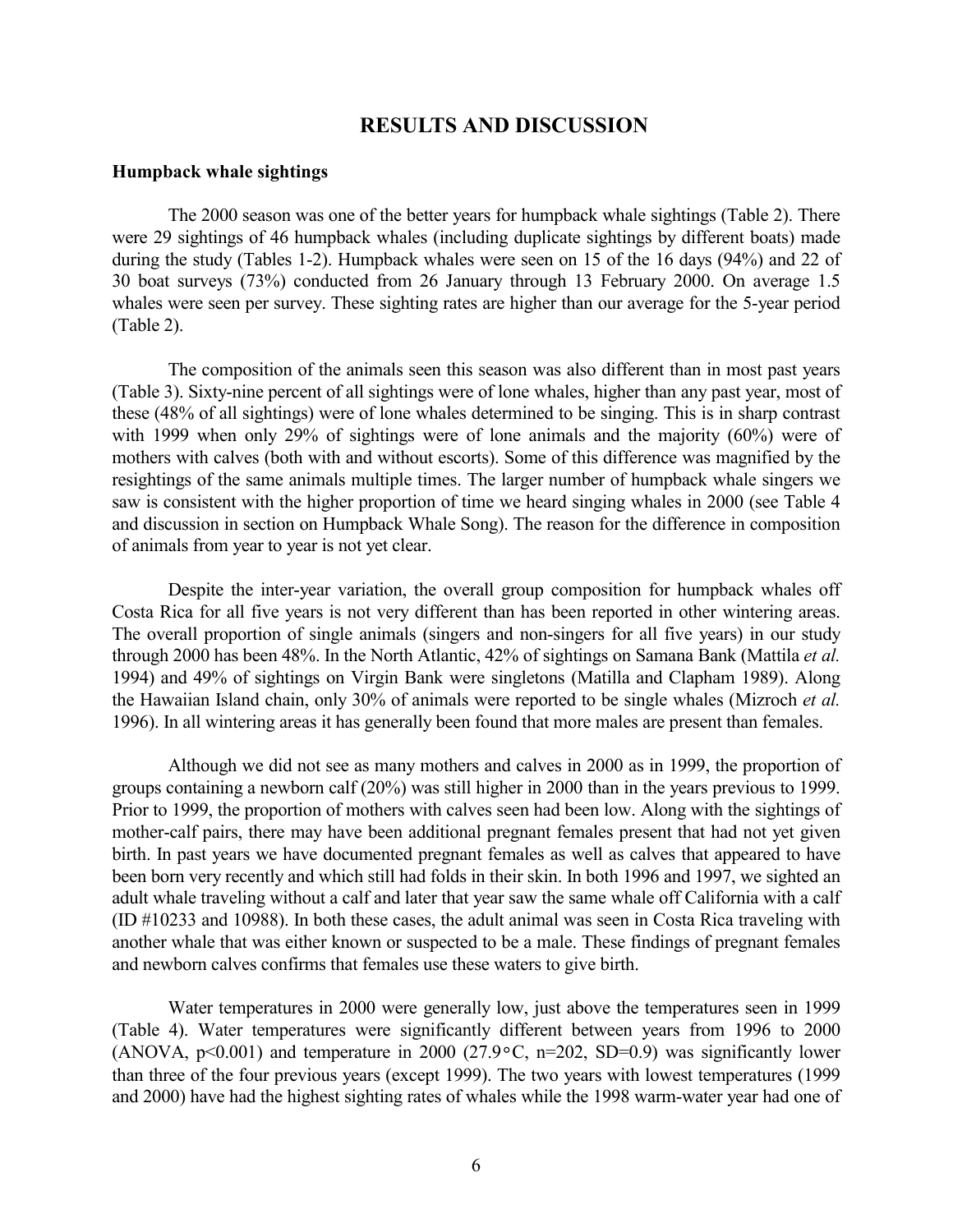<span id="page-6-0"></span>our lowest sighting rates. This could mean that in warm-water years, fewer humpback whales are choosing to travel as far south to their wintering grounds. Temperature readings we took in the field were somewhat crude due to rudimentary instruments used but so far appear to be providing readings consistent with those from satellites for broader regions.

Sighting locations of humpback whales were more broadly distributed in 2000 (Figure 3) than in previous years (Figure 4). Humpback whales were seen between Isla del Caño and the mainland areas where they have been common in past years. Sightings in 2000, however, were also made north of Drakes Bay including north of Dominical and also in the Golfo Dulce to the south. The sighting (and identification) in Golfo Dulce is particularly valuable because we have received reports of whales in this area in the past but not found whales there in past surveys.

#### **Photo-identification**

Humpback whales were identified on 26 occasions representing 12 different individual humpback whales in 2000 (Tables 5 and 6). This includes one identification obtained off northern Costa Rica prior to the start of our Drakes Bay trips. Of these 12 individuals identified in 2000, 5 had been seen previously off Costa Rica and 7 were new identifications for this area. The proportion of whales seen previously off Costa Rica (5 of 12 or 42%) is the highest we have observed so far in our research.

A high proportion of the whales identified in 2000 had also been seen previously off California (Tables 4 and 5). All but 1 of the 12 whales identified in Costa Rica had been seen previously off California between 1988 and 1999. Most of these whales had been seen off southern and central California in either the Santa Barbara Channel, Port San Luis, Monterey Bay, or Gulf of the Farallones, off San Francisco (Table 5). Two whales had been seen off northern California off Fort Bragg or off Pt. St. George (near the Oregon border). Four of the matches to California were of whales seen the previous feeding season (1999) off California. Although we did not have extensive late-season effort off California in 1999 to allow examination of transit times, two whales were seen in October 1999 off California and then photographed off Costa Rica in January and February 2000 (Table 5).

The total number of different individuals that has been identified off Costa Rica (including one from Panama) in winter months now is 41 (Table 6). The rate with which we have matched whales identified off Costa Rica to those we know from our research off California remains high (Table 6). Of the total of 41 different humpback whales off Costa Rica, 35 (85%) have been seen previously off California. Because we have not identified all California whales (we typically find that 15-20% of whales we see off California have not been identified previously) the match rate of Costa Rica whales to California indicates Costa Rican waters are almost exclusively used by humpback whales that migrate to California. This overall rate is higher than has been documented between any other winter and feeding regions that scientists have examined. The exclusive use of a wintering area by animals from a single feeding area is different than has been documented for other humpback whale wintering areas that have been studied in the North Pacific and North Atlantic. At other wintering areas, humpback whales have been documented traveling to multiple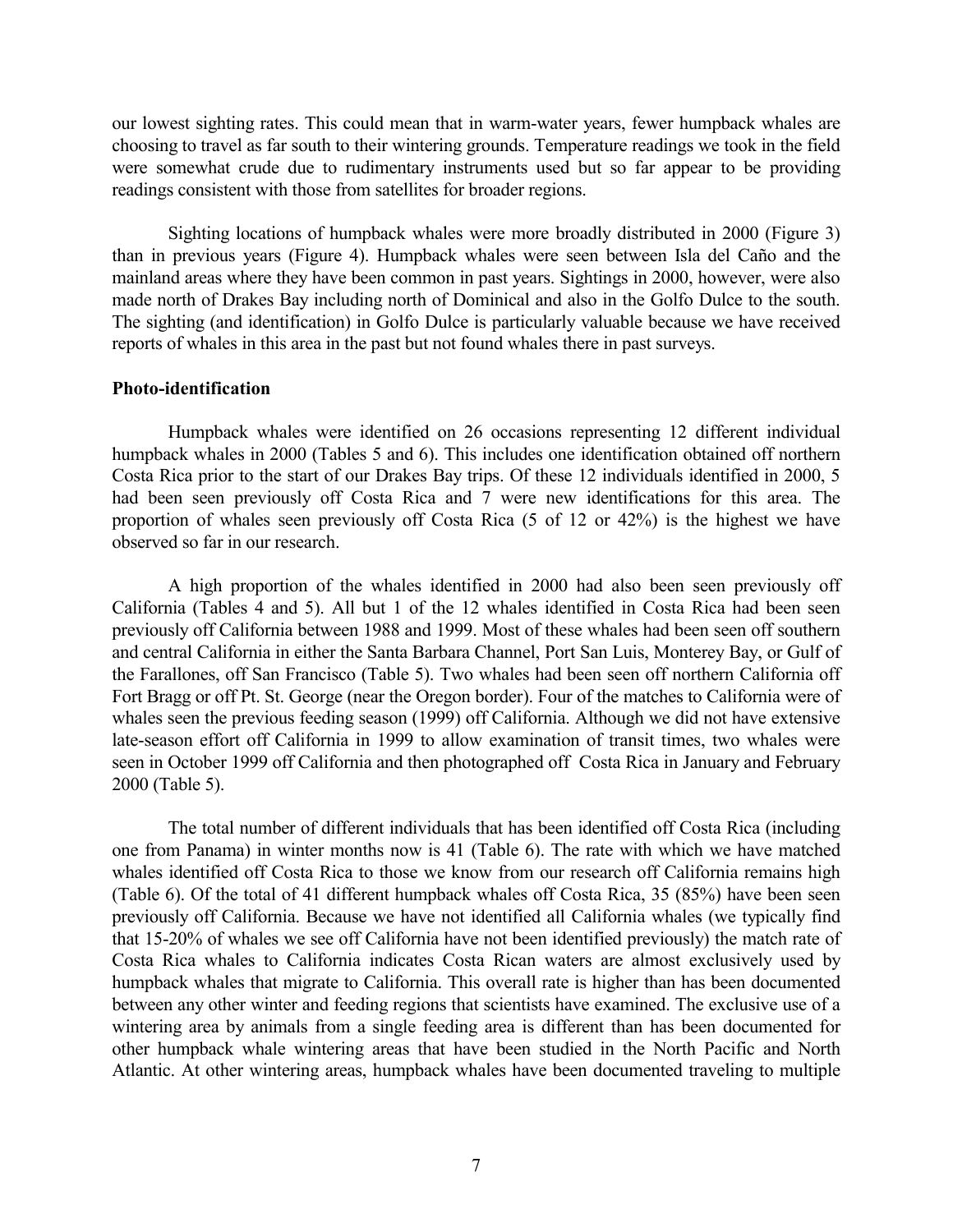<span id="page-7-0"></span>different feeding areas. This may be the result of Costa Rica being the farthest south wintering area for North Pacific humpback whales and California being the most southern feeding area.

A surprising finding was that whales identified in different wintering areas showed a preference for where they were seen feeding off California. Whales identified in Costa Rica were more likely to feed off southern California then northern California while whales that were known to have wintered in Mexico were more likely to be seen feeding off northern California than southern California. This pattern was apparent in our overall matches (Calambokidis *et al.* 2000) as well as from the 2000 sample where only 2 of the 11 whales matching California had been seen north of the Gulf of the Farallones. Although humpback whales are clearly capable of extremely long migrations, it appears that those wintering off Costa Rica, the southern-most wintering areas for North Pacific humpback whales, are more likely to seek feeding areas that are farther south and do not require as long a migration.

The two transits of whales between California in fall 1999 and the following winter (2000) in Costa Rica, add to a growing set of data on migration distances and timing. The farthest north a Costa Rica whale was seen (ID#10583) was off Newport, Oregon in October 1999, 5,524 km north of where it was seen in Costa Rica in February 1998. Since these sightings are more than a year apart they do not represent a direct transit. The longest documented transit distance (same season) for a whale seen in Costa Rica was ID#11243 seen on 6 October 1998 off Pt. St. George at the Oregon/California border and resighted in Costa Rica on 6 February 1999, a minimum straight-line distance of 5,427 km in 4 months. This more impressive given that the distance traveled was likely much greater and the interval probably much shorter than we documented. The shortest transit time we have documented in any year was a whale we saw off northern California on 1 December 1995 (one of our last surveys of the season) that we saw a mere 56 days later on 26 January 1996 during our first survey off Costa Rica. The straight-line distance between these two points is 5,200 km. Even in this case the actual transit was probably shorter in time and longer in distance than this indicates; this whale likely stayed longer off California, arrived earlier off Costa Rica, and may have traveled other areas than revealed by our observations. As coincidental as this pair of sightings seems, we have had several other resightings of the same whale thousands of miles away just a few months apart.

#### **Humpback whale song and gender differences**

We obtained a number of excellent recordings (onto Digital Audio Tape) of humpback whale song in 2000; we frequently heard humpback whale singing and obtained recordings on 11 occasions (Table 11). Humpback whales are known for their complex songs, heard primarily on the breeding grounds. Only the males sing the songs, which tend to vary from year to year. We heard singing on 193 of the 455 (42%) times we deployed the hydrophone in 2000 (Table 4). This is a much higher proportion of the time compared to past years. The higher proportion of time whales were heard singing is consistent with: 1) the more whales seen in 2000 than most years, 2) the higher proportion of singing whales, and 3) the wider geographic distribution of whales in 2000. The locations where singing was heard in 2000 agreed with the locations of sightings (Figure 5) and in most cases detecting song served as a key tool in eventually finding the singer.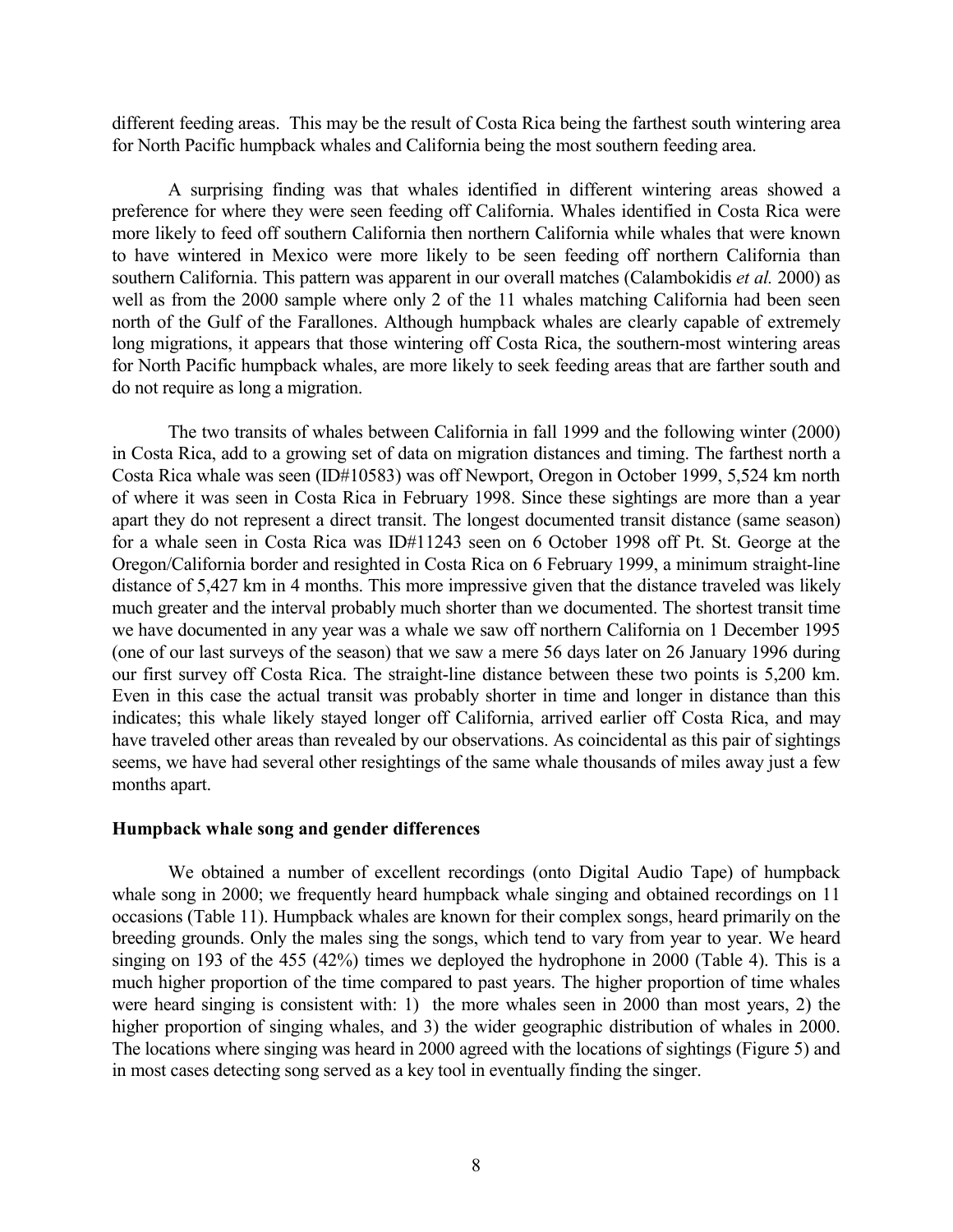<span id="page-8-0"></span>Seven of the whales we identified in 2000 were determined to be singing. These are therefore likely males and their presumed sex will help in interpreting their behavior in the future. Sex can also be determined when a mother is seen with a calf or skin samples are collected for genetic analysis. Prior to this year, all the known sex animals we have positively documented returning multiple years have been males. This year one known female (ID#9046) was seen which had also been in seen in Costa Rica in 1996 as well. In 2000 off Costa Rica, she was with a calf (part of a cow/calf/escort threesome seen multiple times) and she had also been seen with a calf off California in 1993. During her previous sighting in Costa Rica in 1996 she was also in a group of three animals, although without a calf.

#### **Sizes of whales**

Nine measurements of six different whales were obtained using a combination of photography and distance measurements from the laser range finder (Table 8). Two whales were measured multiple times and showed fairly good agreement among duplicate estimates; 12.6-13.2 m for two measurements of ID# 11243 and 12.6-13.4 m for three measurements of ID# 10762. This agreement is good considering not all of these photographs were taken when the whale was judged to be completely perpendicular (up to about 20 degrees off).

Length estimates for most whales were fairly reasonable or slightly low compared with what would be expected for mature individuals. All measurements of the two singers were between 12.6 and 13.4 m falling above the 11-12 m size when males are estimated to become sexually mature but below the maximum size of 15 m for males. Two animals that were not singers or cows, one seen alone and the other in a group of four, yielded measurement of 11.6 and 13.5 m. The single measurement of a cow and an escort yielded unreasonably low sizes. The cow was estimated to be 11.2 m long, a little low for the estimate size of sexual maturity of females of 11.4 to 12.4 m. The lone measurement of an escort animal, came out unreasonably low (8.4 m) and suggests there was an error in the distance measurement for this animal. This was a problem noted in our California work, where occasionally the range-finder would get a reading on the water between the boat and the whale and yield an unreasonably short distance which would bias the length estimate downward.

Obtaining length estimates of humpback whales will allow us to evaluate a number of key elements of humpback whale use of Costa Rican waters as well as examine some areas of whale behavior. As our sample size increases with this method, we hope to achieve the following:

- 1. Fully evaluate this new method for obtaining length estimates of humpback whales. Researchers have sought ways to obtain estimates of size of whales in the field and we may have found a method that would be useful in many settings.
- 2. Evaluate whether the size of humpback whales that use Costa Rican waters is different than at the primary breeding grounds in Hawaii or Mexico (is this area selectively used by younger or older males or females?).
- 3. Examine aspects of the behavior of animals in relation to their size.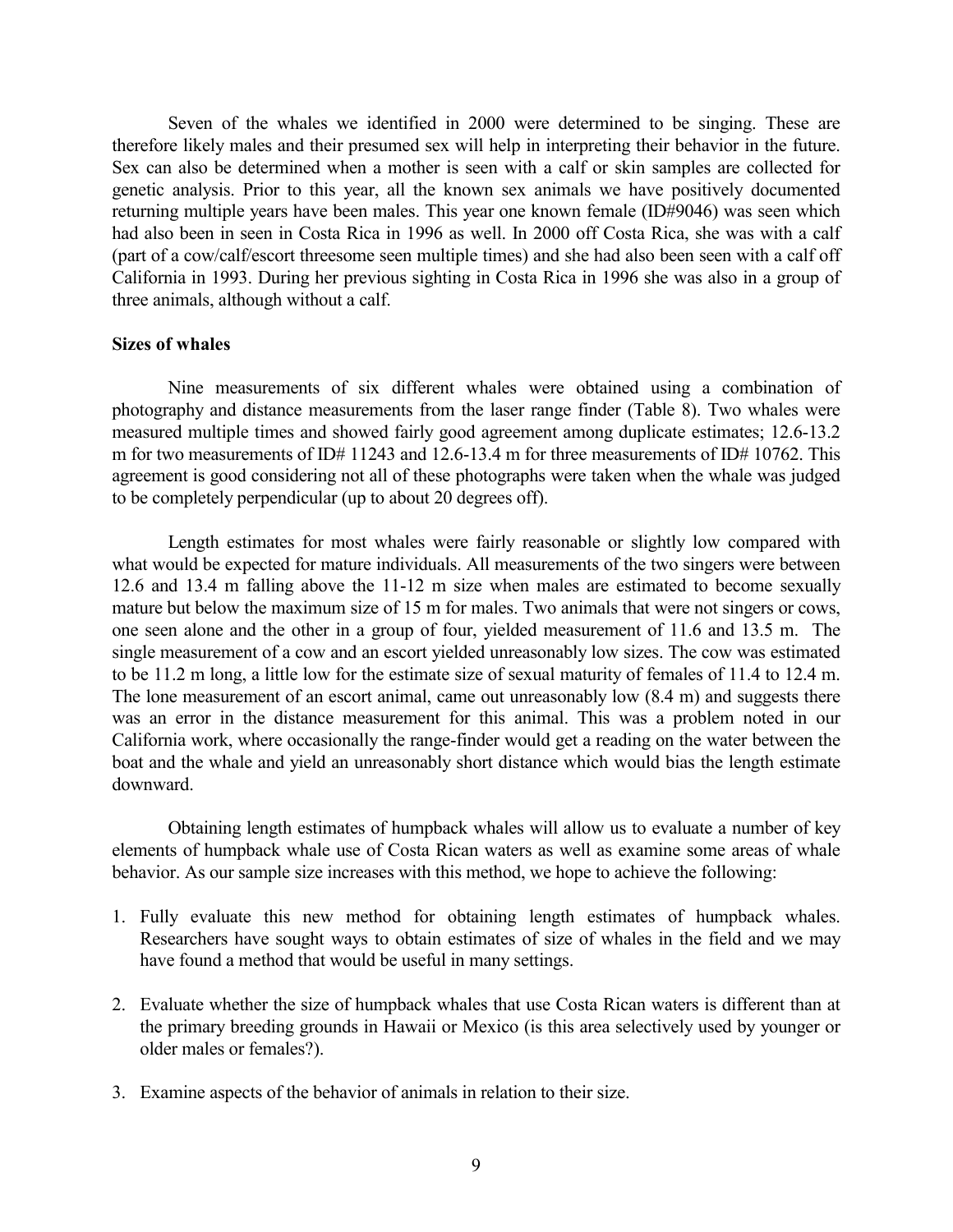#### <span id="page-9-0"></span>**Other marine mammals**

Besides humpback whales, four other species of marine mammals were documented during the surveys in 2000 (Table 9). These sightings were particularly valuable because of the limited information available on marine mammals off Costa Rica. In total, we have documented 11 different species of marine mammals in our study area from 1996 to 2000 (Table 8). A brief summary from the data from all years for each species is provided below.

#### *Large baleen whale sighting*

No large baleen other than humpback whale was seen in 2000. A single Bryde's whale was seen on 26 January 1998. It was observed along the south side of the Osa Peninsula and was swimming south. This medium-size whale is in the same family (Balaenopteridae) as humpback whales. Unlike most other baleen whales, it is generally confined to warmer tropical and temperate waters. It was identified by its streamlined shape, smaller size (30-40 ft), and three head ridges. This was our first sighting of this species in our research, although its occurrence in this region is not surprising. The only other species of baleen whale, besides humpback and Brydes whales, seen in our research, was a single sighting of a likely fin whale in 1997.

### *Toothed whales*

We had one sighting of a group of 12 false killer whales near Isla Ballaena in 2000. These supplement sightings of this species in 1996 and 1998 (Table 9). During one of the sightings in 1998, one whale dove down out of our sight, and then resurfaced with a red rockfish in its mouth. It carried the fish around in its mouth and passed it to another animal nearby. Two of the sightings (one in 1996 and one in 1998) were made on the west side of Isla del Caño while the other sighting (in 1998) was off Drakes Bay. This species has been reported frequently in Golfo Dulce and off Isla de Coco in Costa Rica (Acevedo-Gutierrez *et al.* 1997). Local naturalists reported frequently sighting pilot whales in the study area. We never encountered pilot whales in our surveys and suspect at least some sightings of false killer whales may be mistakenly identified as pilot whales.

Sperm whales and killer whales were seen in 1996 and 1997 (Table 9). Sperm whales primarily inhabit deeper offshore waters, where we saw them in 1996. Our surveys are usually in shallower waters with the exception of a few segments just barely off the shelf edge so the infrequent sightings of this species are to be expected.

#### *Dolphin species*

Five dolphin species have been seen during the study (not including the false killer whale or killer whale which are in the delphinid family), three of them in 2000. Spotted dolphins remained by far the most frequently seen marine mammal species in our surveys accounting for 83 sightings of 1,868 animals in 2000 alone. The number of sightings and animals seen in 2000 was higher than previous years. The distribution of spotted dolphin sightings reveals they were seen throughout the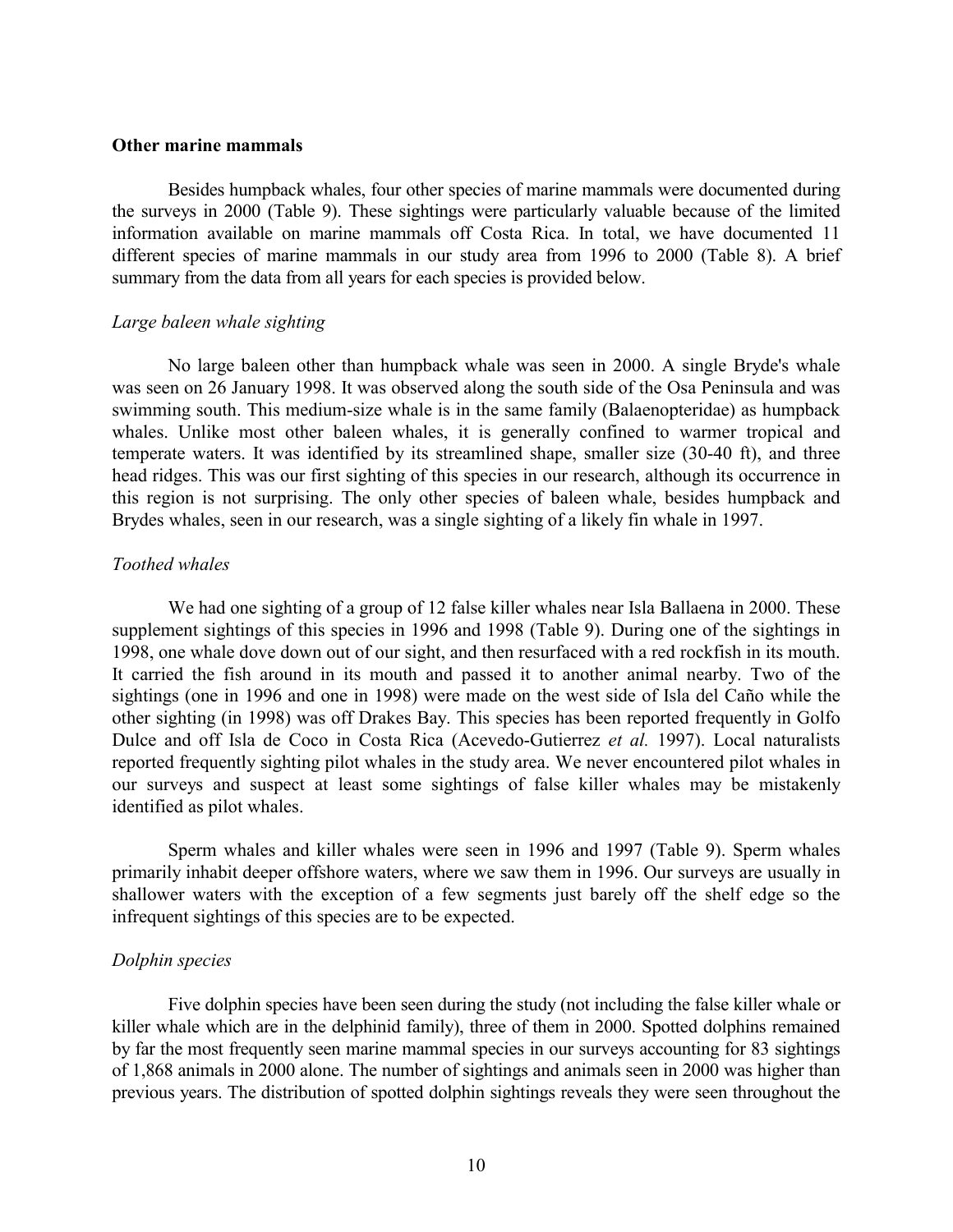area we surveyed. Highest concentrations of sightings were surrounding Isla del Caño and off the west edge of the Osa Peninsula.

Bottlenose dolphins were seen three times in 2000 and have been seen all five years of the study and throughout the study area (Table 9). They were not as commonly seen around Isla del Caño and many of our sightings came around the periphery of our primary survey area. A quarter of the sightings of bottlenose dolphins were made during our few surveys out to the shelf edge northwest of our primary study area suggesting this is a better habitat for this species than the principal areas we surveyed. Bottlenose dolphins were also seen in Golfo Dulce during some of the trips we made there. Group sizes were generally smaller than for other dolphin species (about 15 animals).

We had our second sighting of rough-toothed dolphins in 2000. These dolphins do not have a crease between the melon and beak, indicative of this species. Rough-toothed dolphins are considered relatively uncommon throughout most of their tropical range (Leatherwood and Reeves 1983).

Two other species of dolphin have only been sighted in single years (Table 9). Spinner dolphins, were seen for the first time in our study in 1999. This is a fairly common dolphin known to occur in this region but we had been unable to positively identify it in past surveys. A group of approximately 50 common dolphins were seen during one of our few surveys off the continental shelf edge at the northwest tip of our survey coverage on 12 February 1998. This species is relatively common in offshore waters of the eastern tropical Pacific but had not been seen in the areas of our surveys.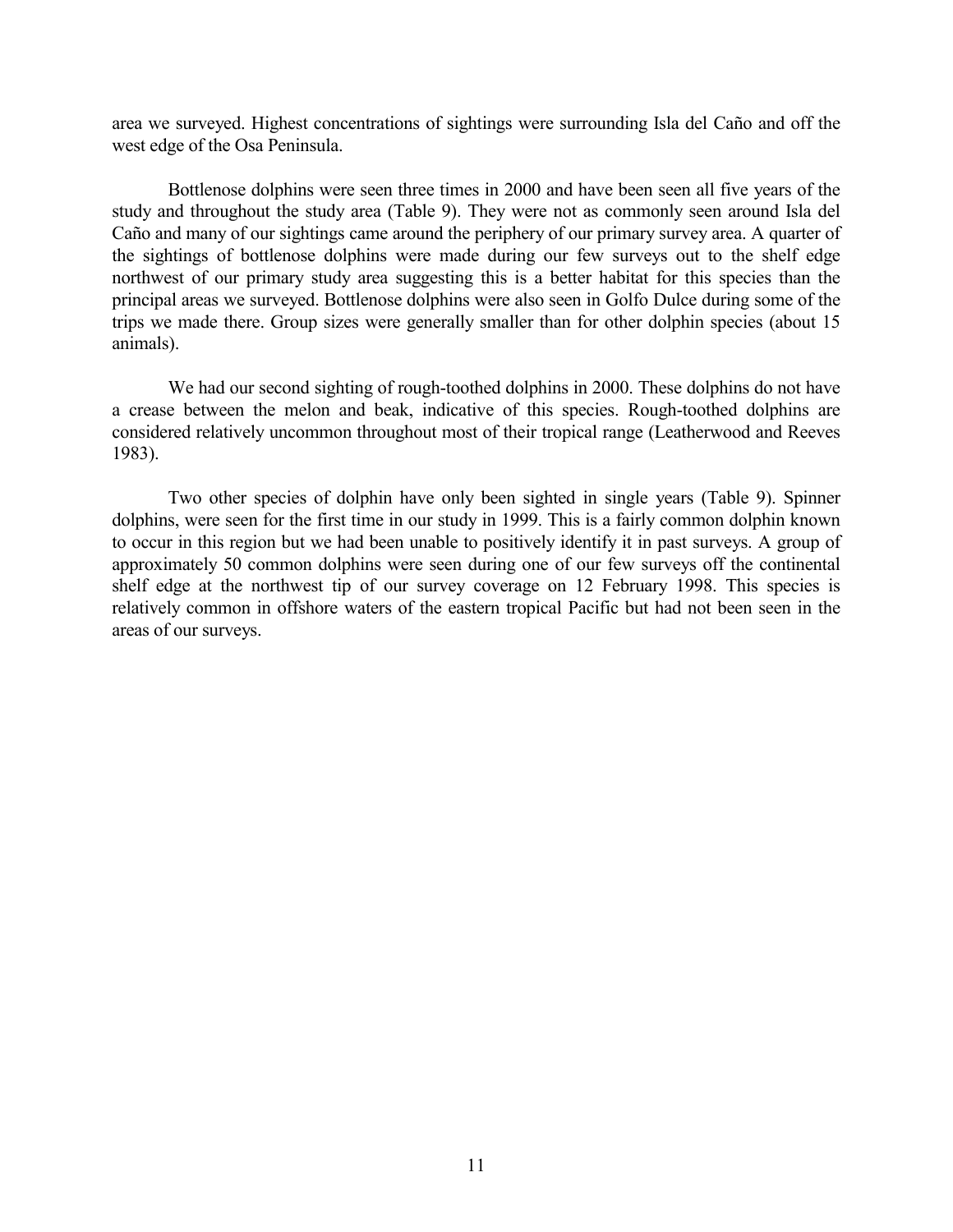## **CONCLUSIONS**

<span id="page-11-0"></span>Principal findings of the research have included:

- Humpback whales regularly use Costa Rican waters as a calving and breeding area with sightings of mother-calf pairs, pregnant females, and singing males.
- The number of animals and their composition varied among years. Both 1999 and 2000 have been years with high numbers of sightings, especially mothers and calves in 1999 and singletons (mostly singers) in 2000.
- North Pacific humpback whales migrate farther south than previously known.
- Our study area is used by a small group of humpback whales many of which return in multiple years to this area.
- Humpback whales from this region are almost exclusively animals that use the California feeding area.
- A total of 11 marine mammal species were documented in Costa Rican coastal waters and provided some of the first details of these species in these waters.

This information will be valuable in protecting managing marine mammals in Costa Rica. Tourism in Costa Rica has increased dramatically over the last 20 years, especially with visitors interested in terrestrial and marine wildlife. An expansion of resorts and tourist activities in Drake Bay has occurred over the four years of this research. With these increasing activities and interest in whales and marine mammals, it is important we learn more about the populations of many of these species to be better to protect them and educate people.

The findings of the research off southern Costa Rica have gained a particular value in the context of our larger survey of Central American waters conducted with the schooner *Russamee*. That study revealed that large portions of the Central American coast are used as a wintering ground for humpback whales. This could mean this area collectively represents a wintering ground for far more humpback whales than we have suspected in the past. Detailed information in this broader region has only been gathered off southern Costa Rica, so this information provides an important insight into how whales use this larger area.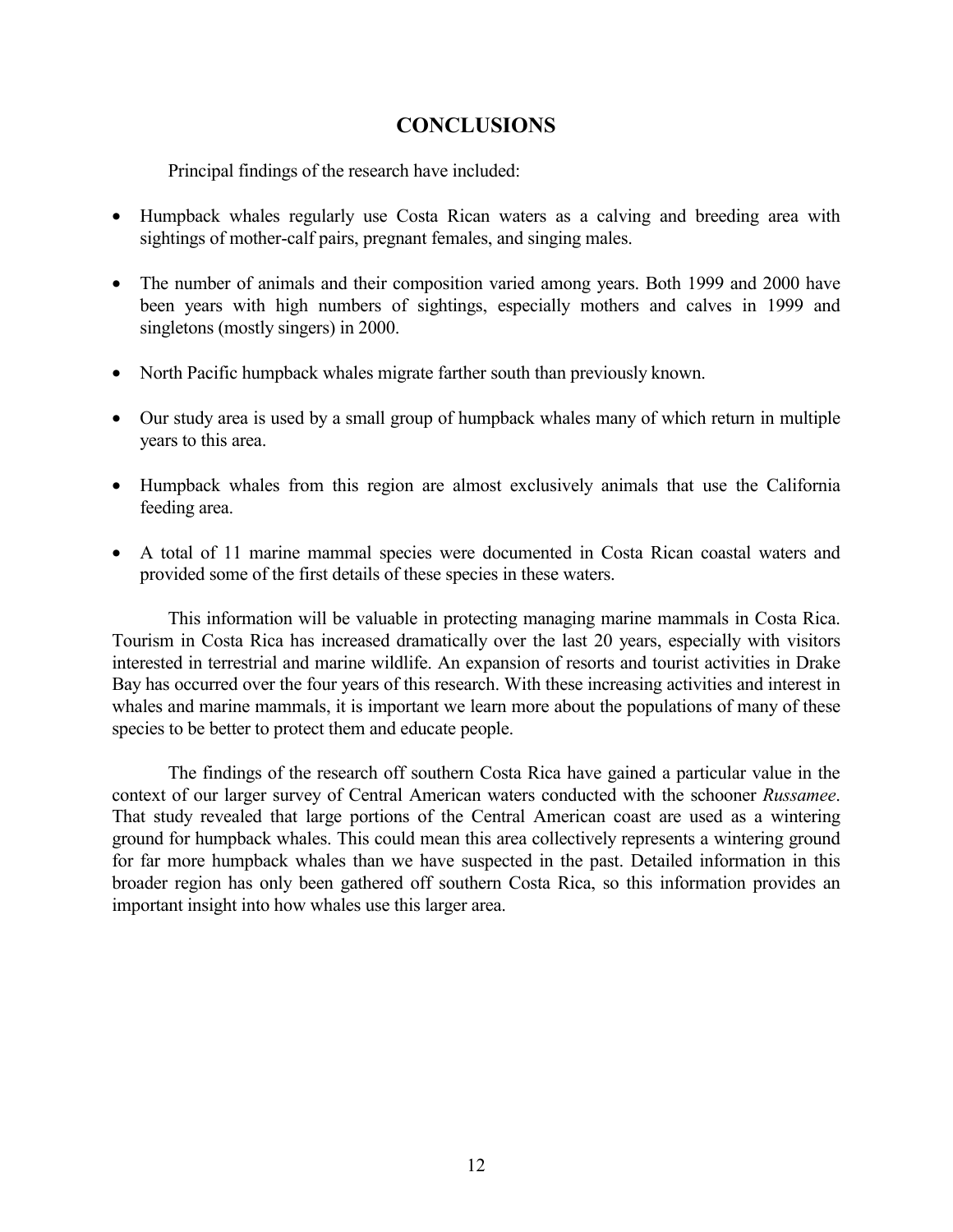### **ACKNOWLEDGMENTS**

<span id="page-12-0"></span>This research was supported by Oceanic Society Expeditions and Elderhostel; Birgit Winning, Joel Litwin, Mary-Jane Schramm, Silke Schroeder, Randi Reiremo, Sherri Shannon at Oceanic Society arranged many of the logistics for the field base. Izzy Szczepaniak, Frank Garita, and Heather Harding all assisted as leaders of some trips. We are grateful to those who made this research possible, especially the dedicated volunteers and all of the folks at Drake Bay Wilderness Camp. Herbert, Marleny, and Fernando of Drake Bay Wilderness Camp provided logistical help and support. Boat captains with Drakes Bay provided skillful driving as well as assistance with sightings, especially Roger, Alex, and Omar. Marco Saborio provided sighting information and photographs from his encounters with humpback whales going back many years. Laura May provided photographs and conducted surveys in northern Costa Rica. John Tresemer provided sighting information. Carol Henderson, Andre Koenig, Herbert Michaud, Bill Muraco, and Jack Swenson provided photographs from past years. Lisa Schlender assisted in data analysis and matching. Julia Erickson measured flukes and helped develop the calibrations. We thank these people and organizations.

#### **Team 1**

25 January to 1 February, 2000 John Calambokidis-leader Frank Garita-leader Sol Courtman Alene Fant Tom and Cynthia Langan Edward Reichert

#### **Team 2**

1 -7 February, 2000 Kristin Rasmussen-Leader Izzy Szczepaniak-Leader Kenneth and Terryl Bjerkset Pat Chubb Lee Dunnam Richard and Pat Marshall Arline Richcreek Virginia Senders Thamar Wherrit

#### **Team 3**

7-13 February, 2000 Kristin Rasmussen-leader Izzy Szczepaniak-leader Pat Chubb Mary Ann Cluggish Nancy and Wally Ervin Judy Fritsch Elaine Legrand Jane Pitkin Arline Richcreek Don and Ferne Rogers Allen and Barbara Smith Robert and Sue Voyles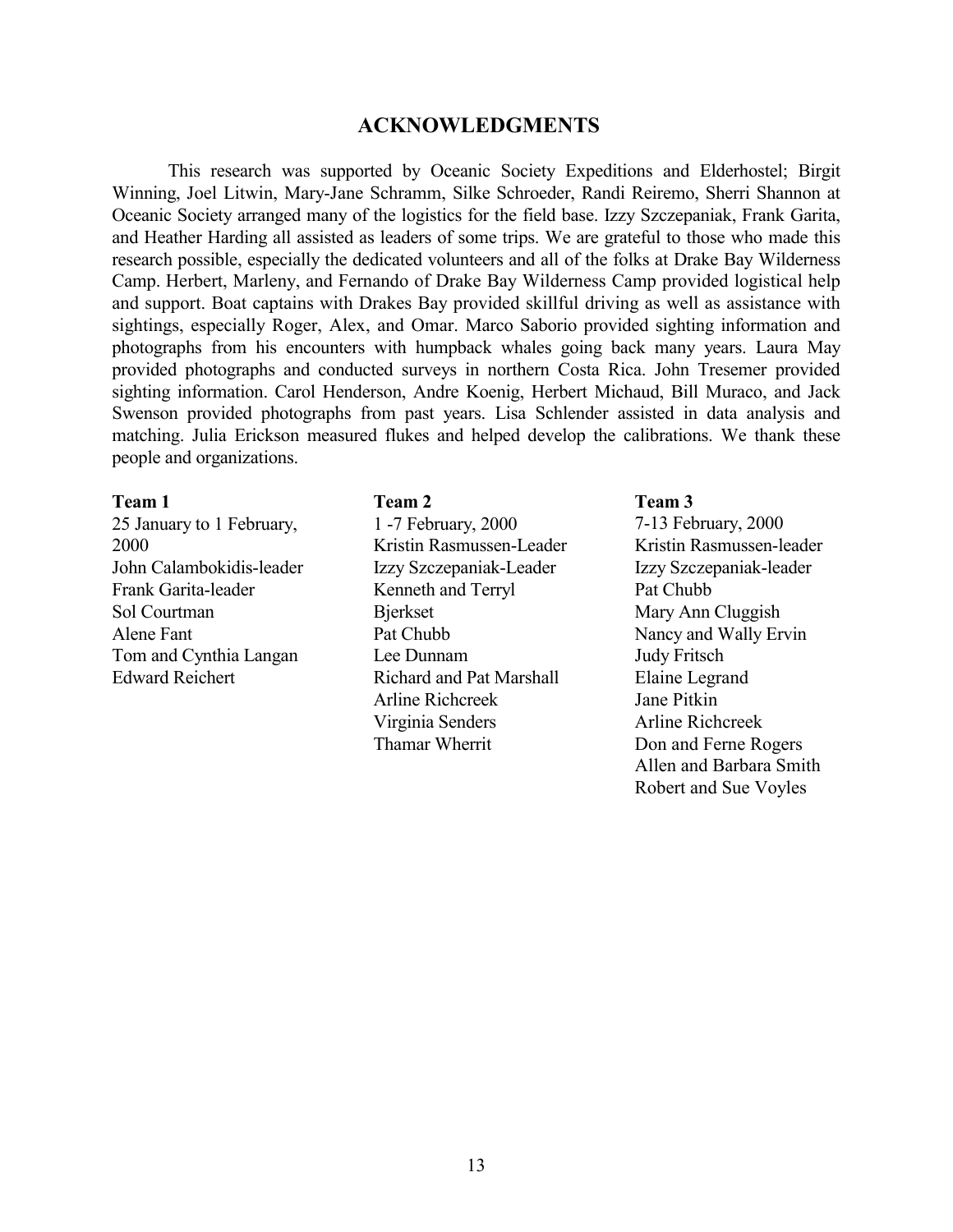### **REFERENCES**

- <span id="page-13-0"></span>Acevedo, A. and A. Smultea. 1995. First records of humpback whales including calves at Golfo Dulce and Isla del Coco, Costa Rica, suggesting geographical overal of northern and soutehrn hemisphere populations. Marine Mammal Science 11:554-560.
- Acevedo-Guierrez, A., B. Brennan, P. Rodriguez, and M. Thomas. 1997. Resightings and behavior of false killer whales (*Pseudorca crassidens*) in Costa Rica. Marine Mammal Science 13:307-314.
- Calambokidis, J., G.H. Steiger, J.R. Evenson, K.R. Flynn, K.C. Balcomb, D.E. Claridge, P. Bloedel, J.M. Straley, C.S. Baker, O. von Ziegesar, M.E. Dahlheim, J.M. Waite, J.D. Darling, G. Ellis, and G.A. Green. 1996a. Interchange and isolation of humpback whales off California and other North Pacific feeding grounds. Marine Mammal Science 12:215- 226.
- Calambokidis, J., K. Rasmussen, G.H. Steiger. 1996b. Humpback whales and other marine mammals off Costa Rica. Report of research during Oceanic Society/Elderhostel expeditions in 1996. Report to Oceanic Society Expeditions, San Francisco, California.
- Calambokidis, J., K. Rasmussen, and G.H. Steiger. 1998. Humpback whales and other marine mammals off Costa Rica, 1996-98. Report on research during Oceanic Society Expeditions in 1998 in cooperation with Elderhostel volunteers. Cascadia Research, 218½ W Fourth Ave., Olympia, WA 98501
- Calambokidis, J., T. Chandler, K. Rasmussen, G.H. Steiger, and L. Schlender. 1999. Humpback and blue whale photographic identification research off California, Oregon, and Washington in 1998. Final report to Southwest Fisheries Science Center, Olympic Coast National Marine Sanctuaries, and University of California at Santa Cruz. Cascadia Research, 2181/2 W Fourth Ave., Olympia, WA 98501. 35pp.
- Calambokidis, J., G.H. Steiger, K. Rasmussen, J. Urbán R., K.C. Balcomb, P. Ladrón de Guevara P., M. Salinas Z., J.K. Jacobsen, C.S. Baker, L.M. Herman, S. Cerchio and J.D. Darling. 2000. Migratory destinations of humpback whales that feed off California, Oregon and Washington. *Marine Ecology Progress Series* 192: 295-304.
- Calambokidis, J., Steiger G.H., Straley, J.M., Herman, L.M., Cerchio, S., Salden, D.R., Urbán R., J., Jacobsen, J.K., von Ziegesar, O., Balcomb, K.C., Gabriele, C.M., Dahlheim, M.E., Uchida, S., Ellis, G., Miyamura, Y., Ladron de Guevara P., P., Yamaguchi, M., Sato, F., Mizroch, S.A., Schlender, L., Rasmussen, K. and Barlow, J. In Press. Movements and population structure if humpback whales in the North Pacific Basin. *Marine Mammal Science*.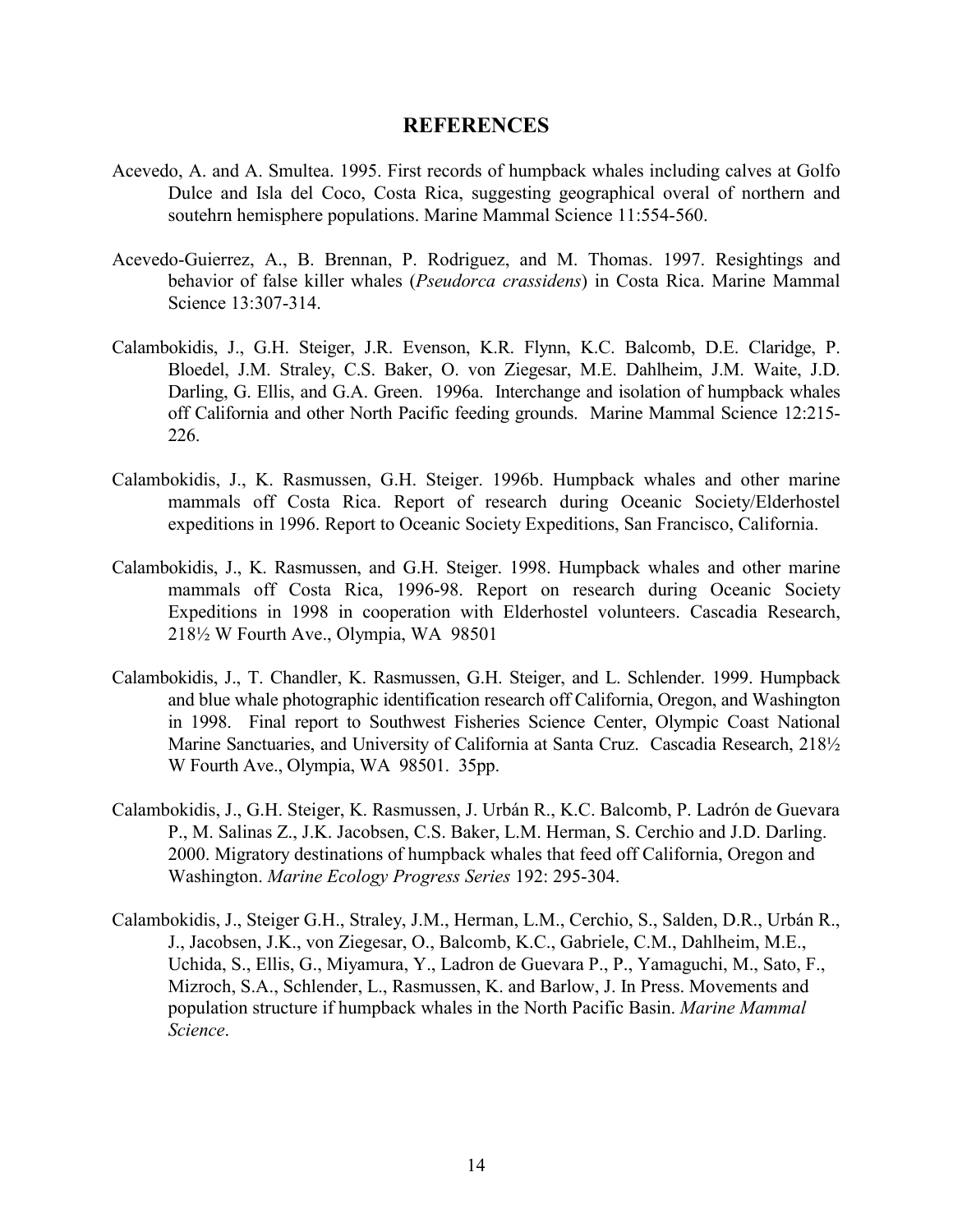- Gerrodette, T. and D.M. Palacios. 1996. Estimates of cetacean abundance in EEZ waters of the eastern tropical Pacific. Administrative Report LJ-96-10, Southwest Fisheries Science Center, La Jolla, California.
- Leatherwood, S, and R.R. Reeves. 1983. The Sierra Club handbook of whales and dolphins. Sierra Club Books, San Francisco, CA. 302pp.
- Matilla, D.K. and P.J. Clapham. 1989 Humpback whales , *Megaptera noaeanglae*, and other cetaceans on Virgin Bank and the in the northern Leeward Islands, 1985 and 1986. Canadian Journal of Zoology 67:2201-2211.
- Matilla, D.K., P.J. Clapham, O. Vasquez, and R.S. Bowman. 1994. Occurrence, population composition, and habitat use of humpback whales in Samana Bay, Dominican Republic. Canadian Journal of Zoology 72:1898-1907.
- Mizroch, S. A., D. Glockner-Ferrari, D. Salden, H. Bernard, J. Mobley, and L. Baraff. 1996. Report of a pilot study to estimate abundance, within-season residency, and rate and direction of movement of humpback whales in Hawaiian waters, Winter 1995. Pages 131-161 *in* Annual reports of research carried out on the population biology of marine mammals by the National Marine Mammal Laboratory, Seattle, WA.
- Rasmussen, K., G.H. Steiger, J. Calambokidis. 1995. Evidence of a humpback whale wintering area off Costa Rica. pp. 93 in: Abstracts Eleventh Biennial Conference on the Biology of Marine Mammals, Orlando, Florida, 14-18 December 1995. Society for Marine Mammalogy, Lawrence, KA.
- Steiger, G.H., J. Calambokidis, R.Sears, K.C. Balcomb, and J.C. Cubbage. 1991. movement of humpback whales between California and Costa Rica. Marine Mammal Science 7:306- 310.
- Steiger, G.H. and J. Calambokidis. 2000. Reproductive rates of humpback whales off California. *Marine Mammal Science* 16:220-239.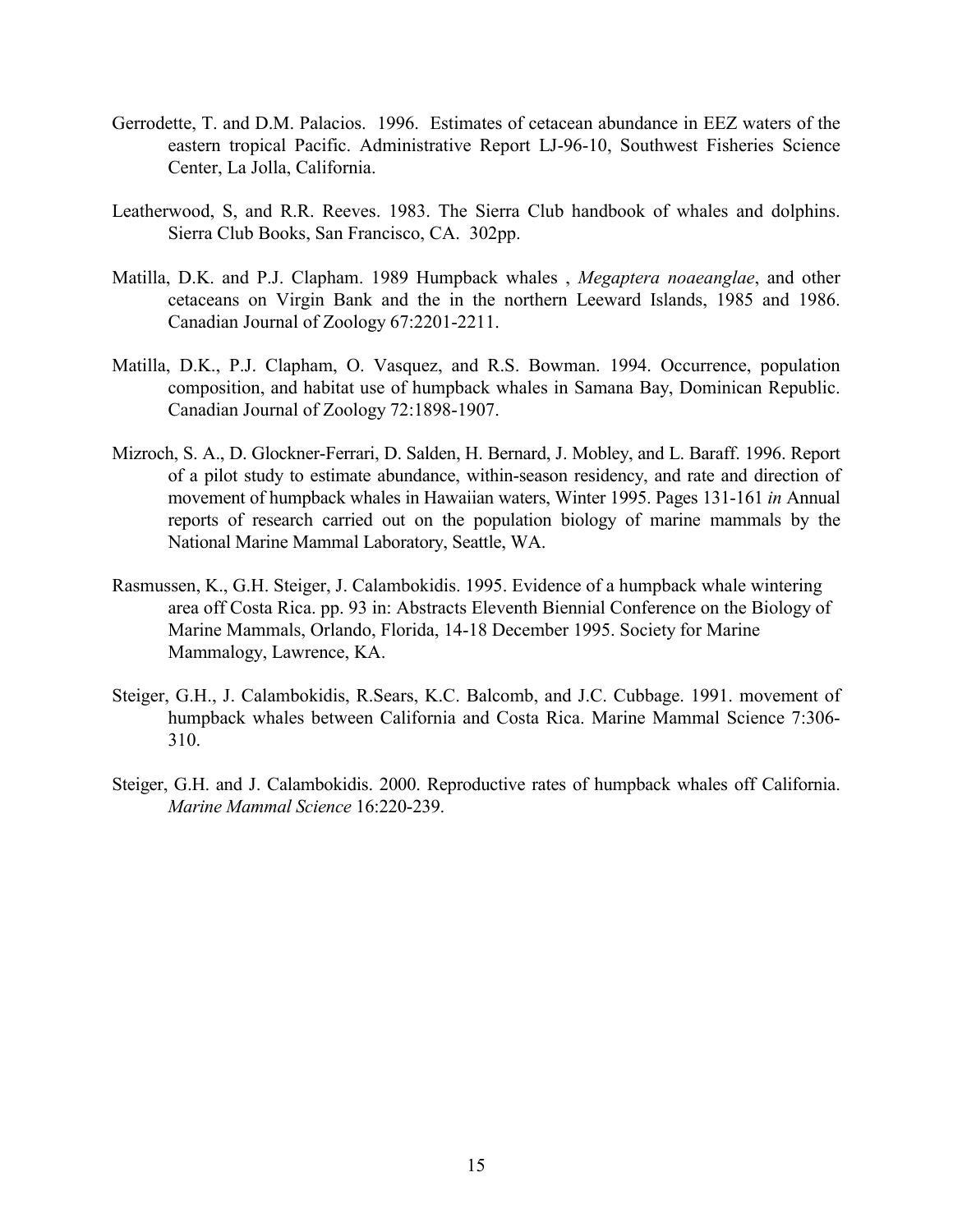# **LIST OF TABLES AND FIGURES**

### <span id="page-15-0"></span>**TABLES**

- 1- Dates and times of boat surveys in 2000 including humpback sightings
- 2- Summary of survey effort and humpback sightings for 1996-2000
- 3- Group sizes of humpback whales seen off Costa Rica, 1996-2000
- 4- Water temperature and results of hydrophone deployment by year, 1996-2000
- 5- IDs and sighting histories of humpback whales identified in 2000
- 6- Proportion of whales matching California and accumulation of IDs through 2000
- 7- Recordings of humpback whale song in 2000
- 8- Measurements of fluke sizes of humpback whales in Costa Rica 2000
- 9- Sightings of all species by year

### **FIGURES**

- 1- Survey effort for 2000
- 2- Survey effort 1996-1999
- 3- Humpback sighting locations 2000
- 4- Humpback sighting locations by year 1996-1999
- 5- Locations of hydrophone deployment, songs, and recordings in 2000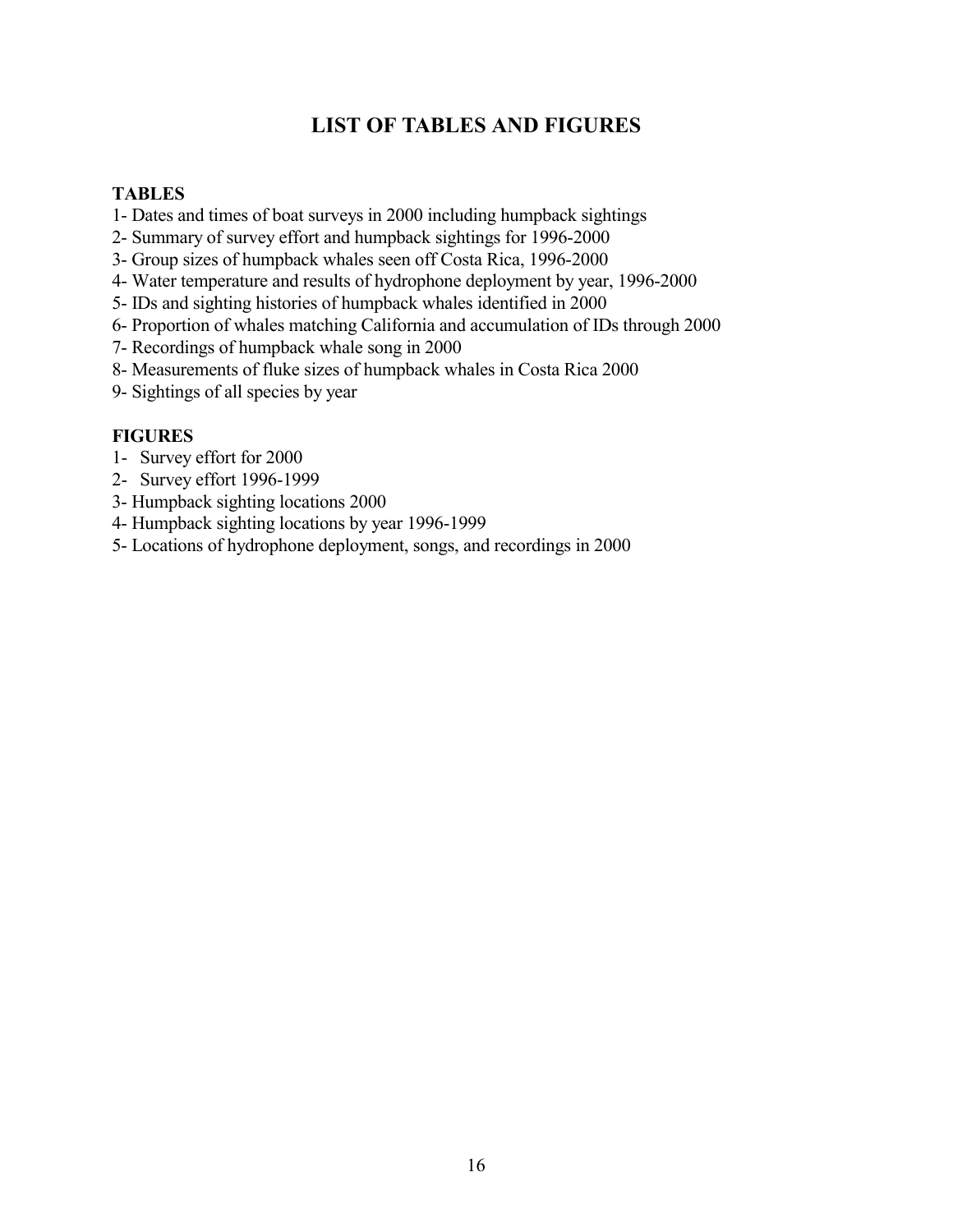|                 | .           |              | <b>Time</b> | Humpback's               |                         | Other            |                                                        |
|-----------------|-------------|--------------|-------------|--------------------------|-------------------------|------------------|--------------------------------------------------------|
| <b>Date</b>     | Leader      | <b>Start</b> | End         | seen                     | # $ID$                  |                  | species Comments                                       |
| $23$ -Jan-00    | John        | 15:36        | 17:30       | 1                        | 1                       | Sa               | survey in Northern Costa Rica                          |
| $24$ -Jan-00    | John        | 6:05         | 10:00       | $\boldsymbol{0}$         | $\boldsymbol{0}$        | Sa               | survey in Northern Costa Rica, singing heard           |
| $25$ -Jan-00    | John        | 11:26        | 14:43       | $\mathfrak{Z}$           | 2                       |                  | cow, calf, escort trio                                 |
| $26$ -Jan- $00$ | John        | 8:15         | 15:13       | 6                        | 2                       | Sa               | same cow, calf, escort trio seen on 25 January         |
| $26$ -Jan- $00$ | Frank       | 8:15         | 14:48       | $\overline{\mathcal{A}}$ | $\overline{c}$          | Sa, Tt           | same cow, calf, escort trio seen on 25 January         |
| $27$ -Jan-00    | John        | 8:15         | 16:25       | 3                        | $\overline{c}$          | Sa, Pc           | same cow, calf, escort trio seen on 25 and 26 Januar   |
| $27$ -Jan- $00$ | Frank       | 8:16         | 14:17       | $\boldsymbol{0}$         | $\boldsymbol{0}$        | Sa               |                                                        |
| $28$ -Jan- $00$ | John        | 8:15         | 15:45       | $\sqrt{2}$               | $\boldsymbol{0}$        |                  | breaching and pec slapping seen from land              |
| $29$ -Jan- $00$ | Frank       | 8:23         | 15:30       | $\mathbf{1}$             | $\boldsymbol{0}$        | Sa               | singing whale, recording made                          |
| $29$ -Jan- $00$ | John        | 8:23         | 16:54       | 3                        | $\overline{c}$          | Sa               | cow, calf, escort trio, escort is singing              |
| $30$ -Jan- $00$ | John        | 8:22         | 17:05       | $\mathfrak{Z}$           | $\mathbf{1}$            | Sa               | singing whale, recording made                          |
| $30$ -Jan- $00$ | Frank       | 8:22         | 18:00       | $\mathbf{1}$             | $\mathbf{1}$            | Sa               | singing heard                                          |
| $01$ -Feb- $00$ | Kristin     | 11:03        | 13:49       | $\mathbf{1}$             | $\mathbf{1}$            |                  | song heard                                             |
| 01-Feb-00       | <b>Izzy</b> | 11:09        | 13:50       | $\mathbf{1}$             | $\boldsymbol{0}$        |                  | same as Kristin's sighting                             |
| 02-Feb-00       | Kristin     | 8:07         | 15:44       | $\mathbf{1}$             | $\mathbf{1}$            | Sa               | singing heard, spotted dolphins accompanying whal      |
| 02-Feb-00       | <b>Izzy</b> | 8:19         | 15:55       | $\boldsymbol{0}$         | $\boldsymbol{0}$        | Sa               | 5 turtles and a sailfish seen                          |
| 03-Feb-00       | Kristin     | 8:01         | 15:54       | $\overline{4}$           | 4                       | Sa               | one group of four, spy hops and underwater blows       |
| 03-Feb-00       | <b>Izzy</b> | 8:20         | 17:45       | $\,1$                    | $\boldsymbol{0}$        | Sa               | song heard                                             |
| 05-Feb-00       | Kristin     | 7:46         | 16:32       | $\mathbf{1}$             | $\mathbf{1}$            | Sa, Sb           | singing heard, same whale heard by Kristin 2 Febru     |
| 05-Feb-00       | Izzy        | 7:35         | 16:10       | $\boldsymbol{0}$         | $\boldsymbol{0}$        | Sa, Tt           | Golfo Dulce                                            |
| 06-Feb-00       | Kristin     | 7:56         | 16:06       | $\mathbf{1}$             | $\mathbf{1}$            | Sa               | Boats work together to find singer, mating sea turtle  |
| 06-Feb-00       | Izzy        | 8:06         | 16:00       | $\mathfrak{2}$           | $\mathbf{1}$            | Sa               | Spotted dolphins bowriding whale                       |
| 08-Feb-00       | Kristin     | 14:33        | 16:19       | $\boldsymbol{0}$         | $\boldsymbol{0}$        | Sa               |                                                        |
| 08-Feb-00       | Izzy        | 14:33        | 16:01       | $\boldsymbol{0}$         | $\boldsymbol{0}$        | Sa               |                                                        |
| 09-Feb-00       | Kristin     | 8:08         | 16:41       | $\overline{4}$           | $\overline{\mathbf{c}}$ | Sa               | singing heard and recorded, pec slaps and breaches     |
| 09-Feb-00       | Izzy        | 8:17         | 15:50       | $\sqrt{2}$               | $\overline{c}$          | Sa               | same sighting as above, people hear singing            |
| 10-Feb-00       | Kristin     | 7:34         | 16:32       | $\boldsymbol{0}$         | $\boldsymbol{0}$        | Sa, Tt           | Golfo Dulce                                            |
| 10-Feb-00       | <b>Izzy</b> | 7:52         | 15:45       | $\mathbf{1}$             | $\mathbf{1}$            | Sa               | singing heard, dead turtle found                       |
| 12-Feb-00       | Kristin     | 7:57         | 16:28       | $\boldsymbol{0}$         | $\boldsymbol{0}$        | Sa               |                                                        |
| 12-Feb-00       | <b>Izzy</b> | 8:01         | 16:05       | $\sqrt{2}$               | $\boldsymbol{0}$        | Sa               | Cow/calf humpback seen, group of 250 spotted           |
|                 |             |              |             |                          |                         |                  | dolphins feeding, boobies, pelicans, frigates, and tui |
| 13-Feb-00       | Kristin     | 8:03         | 15:53       | $2 - 3$                  | $\mathbf{1}$            | Sa               | singing heard, possible cow/calf pair seen             |
| 13-Feb-00       | Izzy        | 8:03         | 13:18       | $\boldsymbol{0}$         | $\boldsymbol{0}$        | Sa<br>$\sqrt{2}$ | 47 Olive Ridley's seen                                 |

Table 1. Dates and times boat surveys were conducted out of Drake Bay, Costa Rica, with number of humpbacks and other species seen in 2000.

Sa-spotted dolphin (Stenella attenuata), Tt-bottlenose dolphin (Tursipos truncatus), Sb-Rough toothed dolphin (Steno bredanensis), Pc-False killer whale (Pseudorca crassidens)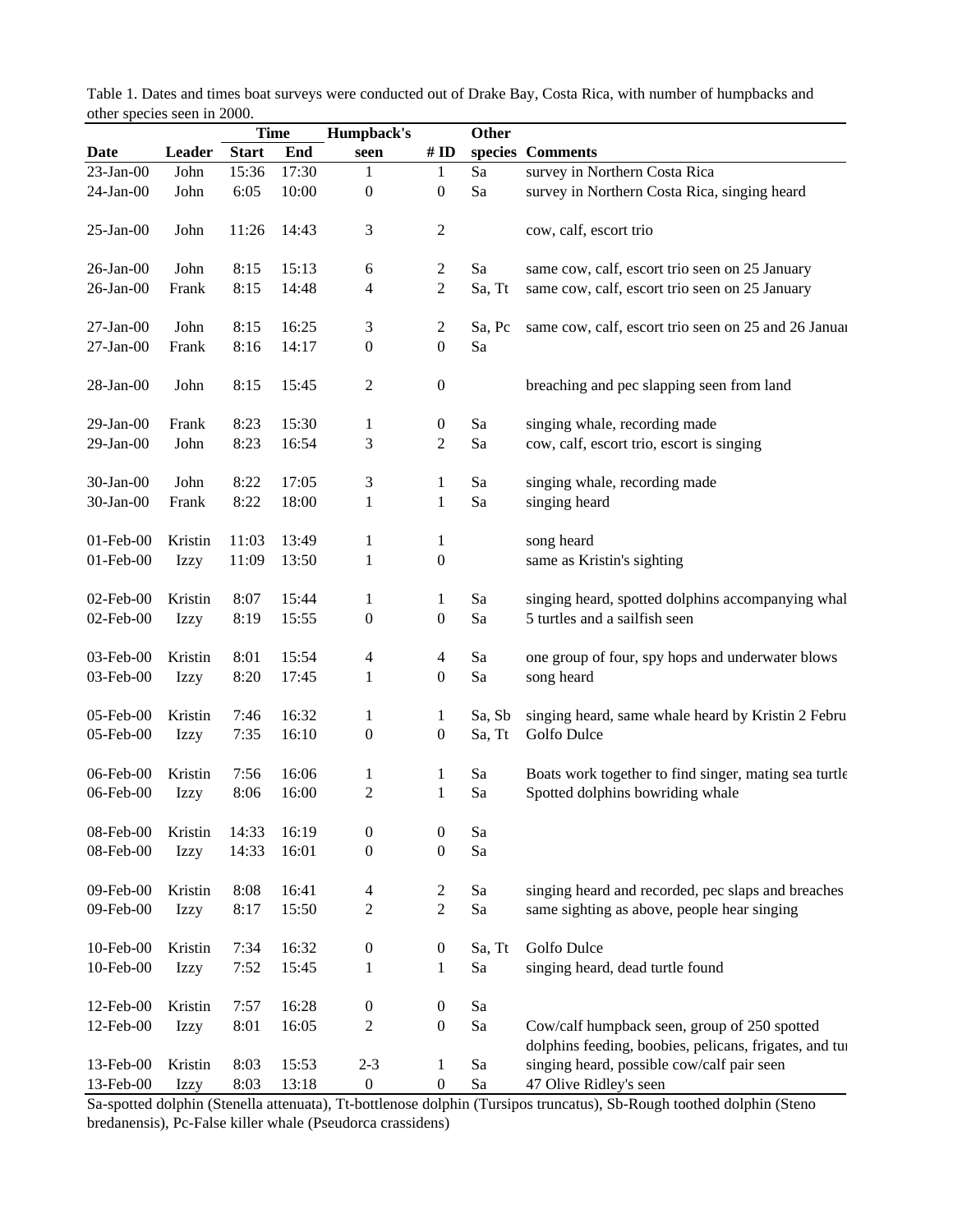|                                |           |          | Year      |          |           | <b>Total</b> |
|--------------------------------|-----------|----------|-----------|----------|-----------|--------------|
|                                | 1996      | 1997     | 1998      | 1999     | 2000      |              |
| <b>Survey effort</b>           |           |          |           |          |           |              |
| Start date                     | $26$ -Jan | $31-Jan$ | $24$ -Jan | $27-Ian$ | $25$ -Jan |              |
| End date                       | 16-Feb    | 14-Feb   | 18-Feb    | 7-Feb    | 13-Feb    |              |
| Days with surveys              | 15        | 10       | 15        | 10       | 16        | 66           |
| Total boat surveys             | 26        | 18       | 27        | 18       | 30        | 119          |
| Survey nmi                     | 1,581     | 1,205    | 1,734     | 1,249    | 1,738     | 7,506        |
| <b>Humpback sightings</b>      |           |          |           |          |           |              |
| Sightings                      | 15        | 27       | 18        | 32       | 29        | 121          |
| Animals                        | 19        | 45       | 25        | 60       | 46        | 195          |
| Days whales seen               | 10        | 10       | 8         | 10       | 15        | 53           |
| Surveys whales seen            | 13        | 14       | 12        | 15       | 22        | 76           |
| <b>Sighting rates</b>          |           |          |           |          |           |              |
| Percent of days whales seen    | 67%       | 100%     | 53%       | 100%     | 94%       | 80%          |
| Percent of surveys whales seen | 50%       | 78%      | 44%       | 83%      | 73%       | 64%          |
| Whales/survey                  | 0.73      | 2.50     | 0.93      | 3.33     | 1.53      | 0.45         |
| Whales per nmi                 | 0.012     | 0.037    | 0.014     | 0.048    | 0.026     | 0.026        |

Table 2. Summary of survey effort and humpback whale sightings off southern Costa Rica.

In 2000, 6 hours of effort on 23-24 January covering 31 nmi was conducted off N Costa Rica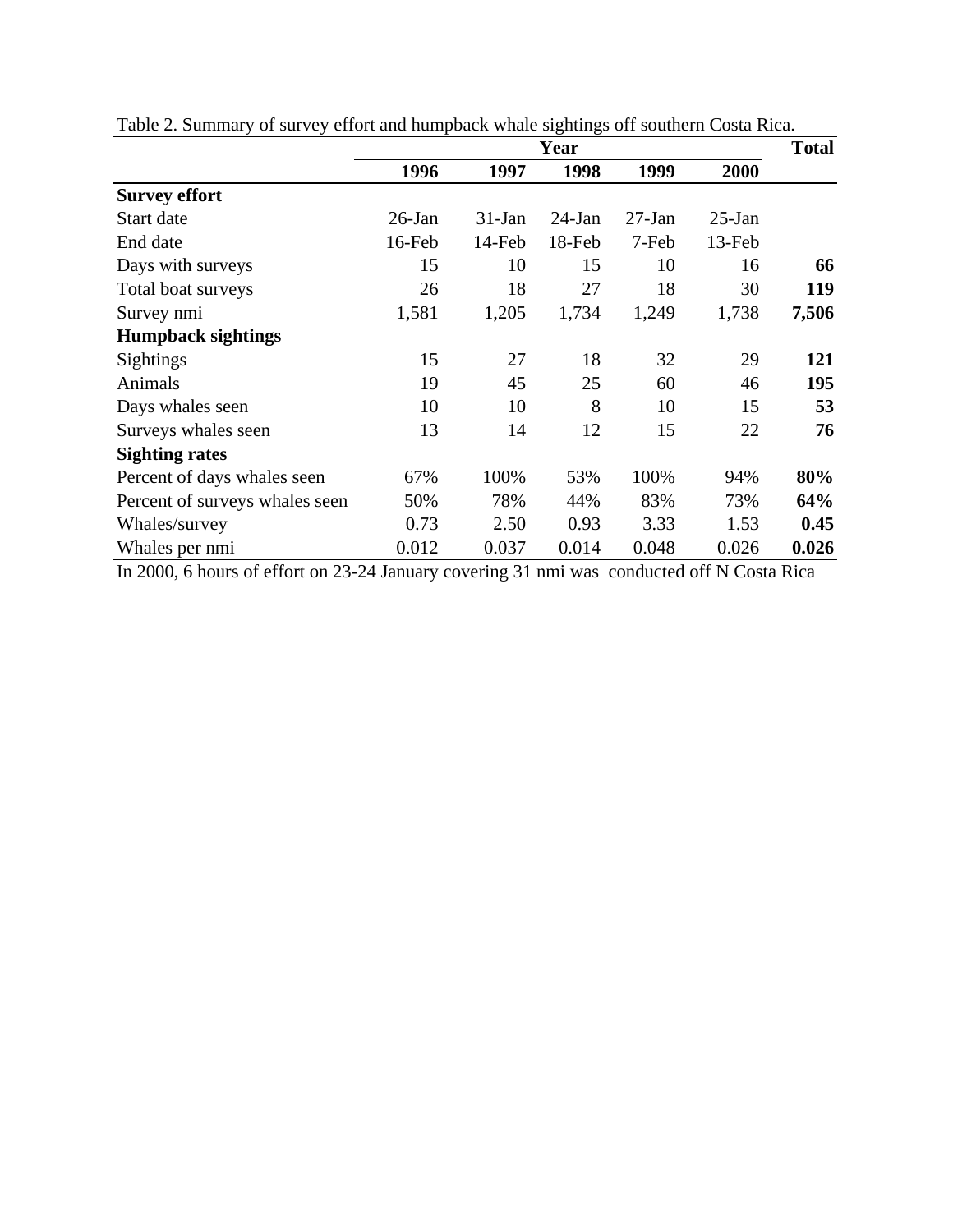|                      |   | 1996          |    | 1997          |    | 1998          |    | 1999           | 2000 |               | <b>Total</b> |               |
|----------------------|---|---------------|----|---------------|----|---------------|----|----------------|------|---------------|--------------|---------------|
|                      | # | $\frac{0}{0}$ | #  | $\frac{0}{0}$ | #  | $\frac{0}{0}$ | #  | $\frac{6}{9}$  | #    | $\frac{0}{0}$ | #            | $\frac{6}{9}$ |
| Lone singers         |   | 33%           |    | 7%            |    | 39%           |    | 16%            | 14   | 48%           | 33           | 27%           |
| <b>Singles</b>       |   | 33%           | 6  | 22%           | 4  | 22%           | 4  | 13%            | 6    | 21%           | 25           | 21%           |
| Pairs                |   | 20%           | 15 | 56%           |    | 28%           | 4  | 13%            |      | 7%            | 29           | 24%           |
| Mother/calf          | 0 | 0%            |    | 11%           |    | 1%            | 14 | 44%            |      | 3%            | 20           | 17%           |
| Mother/calf/escort   |   | 0%            |    | 0%            | 0  | 0%            |    | 16%            |      | 7%            | 10           | 8%            |
| Groups larger than 2 |   | 13%           |    | 0%            | 0  | 0%            | 0  | $\overline{0}$ |      | 3%            |              | 2%            |
| Undetermined         |   | 0%            |    | 4%            | 0  | 0%            | 0  | $\theta$       |      |               |              | 1%            |
| Total                |   |               | 27 |               | 18 |               | 32 |                | 29   |               | 121          |               |

Table 3. Group composition of humpback whale sightings in study area off Costa Rica, 1996-2000.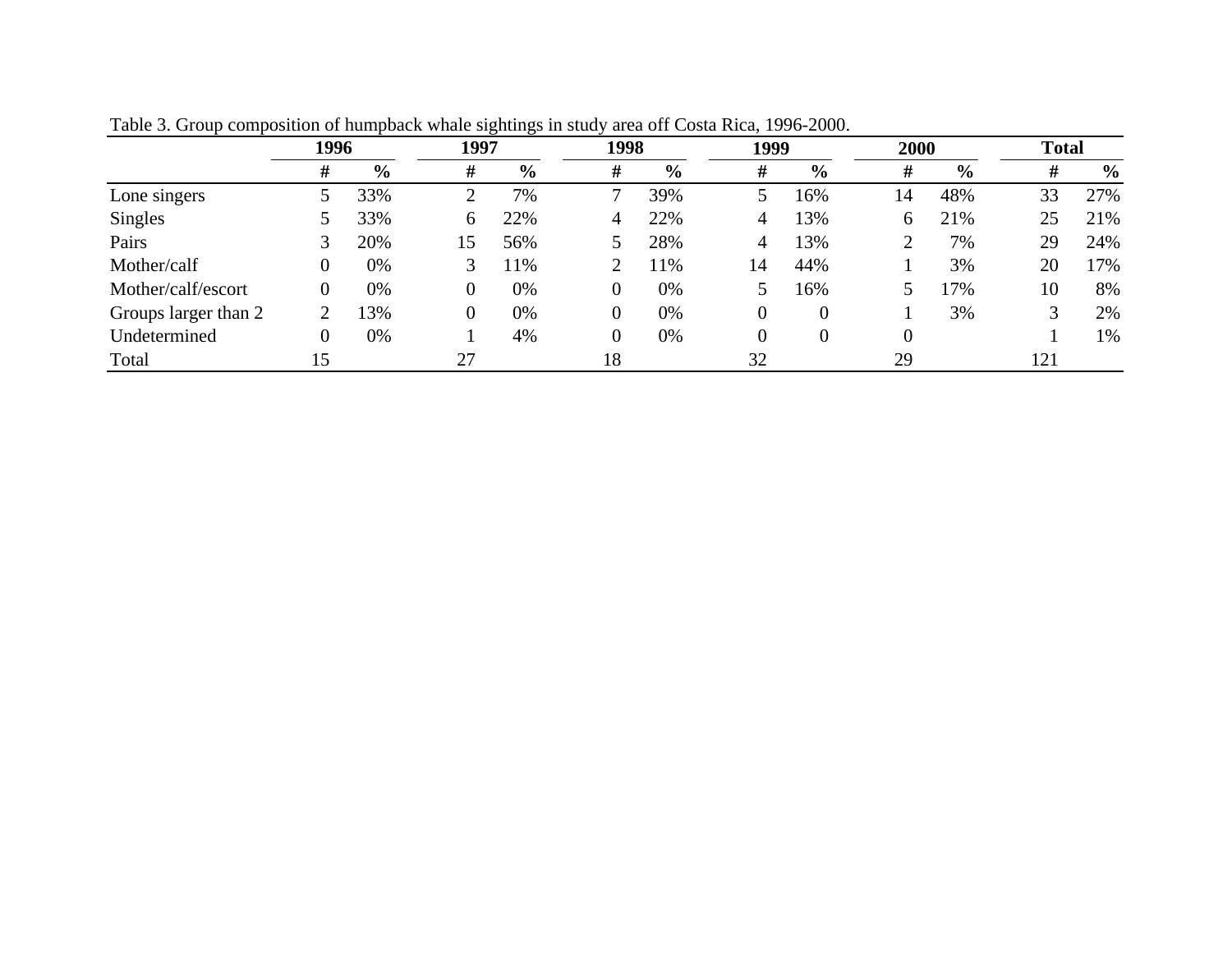| Table 4. Water temperatures (degrees C) observed during surveys off Costa Rica and the |                        |
|----------------------------------------------------------------------------------------|------------------------|
| proportion of hydrophone deployments in which humpback whales were heard singing by    |                        |
| year.                                                                                  |                        |
| Wotor tomporature $(\Gamma)$                                                           | Hydrophono deployments |

|      |     | Water temperature (C) |           | <b>Hydrophone deployments</b> |            |               |  |  |
|------|-----|-----------------------|-----------|-------------------------------|------------|---------------|--|--|
| Year | n   | <b>Mean</b>           | <b>SD</b> | n                             | Song heard | $\frac{6}{9}$ |  |  |
| 1996 | 135 | 28.3                  | 0.8       | 79                            | 19         | 24%           |  |  |
| 1997 | 111 | 28.2                  | 0.8       | 82                            | 13         | 16%           |  |  |
| 1998 | 205 | 29.1                  | 0.9       | 255                           | 54         | 21%           |  |  |
| 1999 | 242 | 27.7                  | 1.1       | 238                           | 52         | 22%           |  |  |
| 2000 | 202 | 27.9                  | 0.9       | 455                           | 193        | 42%           |  |  |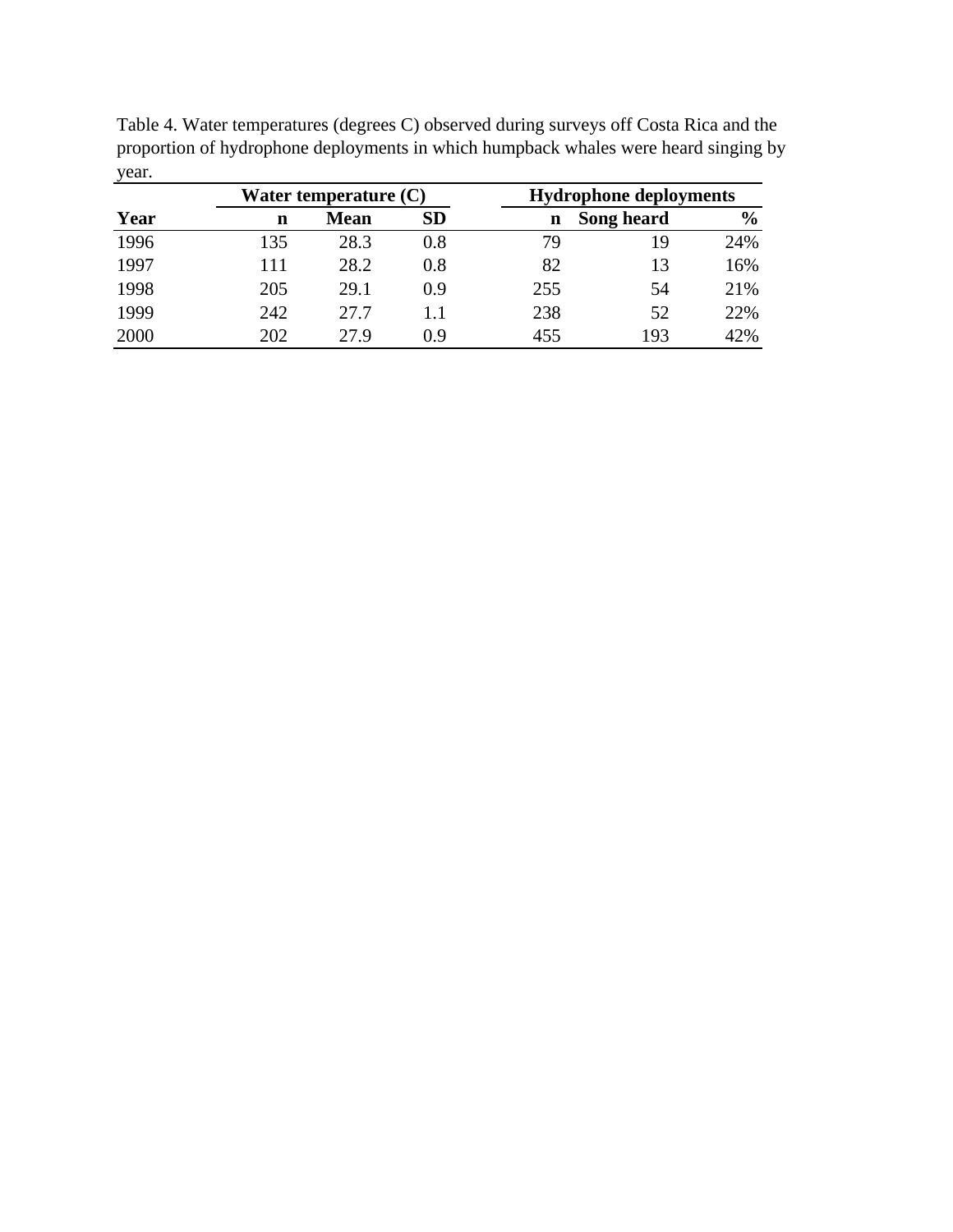Table 5. Sighting histories of humpback whales identified off Costa Rica in 2000. Sightings off Costa Rica in 2000 are shaded.

| ID    | Date            | Time  | Latitude  | Longitude Region | able 5. Digiting instances of humpback whates recharice off Costa Rica in 2000. Digitings off Costa Rica in 2000 are shaded. |                         |                  | <b>Num Calf Behavior</b>                                 | <b>Comments</b>           |
|-------|-----------------|-------|-----------|------------------|------------------------------------------------------------------------------------------------------------------------------|-------------------------|------------------|----------------------------------------------------------|---------------------------|
| 9044  | 14-Jul-88       | 1648  | 35 01.3   | 120 48.8         | San Luis, CA                                                                                                                 | $\mathbf{1}$            |                  | Unknown                                                  |                           |
| 9044  | 24-Oct-91       | 13 15 | 35 02.5   | 120 49.6         | San Luis, CA                                                                                                                 | 6                       | 0                | Milling                                                  |                           |
| 9044  | 25-Oct-91       | 14 50 | 35 03.6   | 120 51.1         | San Luis, CA                                                                                                                 | 3                       | 0                | Milling                                                  |                           |
| 9044  | 25-Aug-91       | 16 30 | 35 05.0   | 120 48.5         | San Luis, CA                                                                                                                 | 6                       | 1                | Milling                                                  |                           |
|       |                 |       |           |                  |                                                                                                                              |                         |                  |                                                          |                           |
| 9044  | 11-Aug-91       | 13 13 | 35 08.0   | 120 51.0         | San Luis, CA                                                                                                                 | 1                       | 0                | Unknown                                                  |                           |
| 9044  | $12$ -Jun-92    |       | 34 08.2   | 119 49.9         | Santa Barbara Channel, CA                                                                                                    |                         |                  |                                                          |                           |
| 9044  | 24-Jun-92       |       | 34 05.5   | 119 46.8         | Santa Barbara Channel, CA                                                                                                    |                         |                  |                                                          |                           |
| 9044  | 27-Oct-93       | 11 51 | 36 51.2   | 121 57.7         | Monterey Bay, CA                                                                                                             | 5                       | $\boldsymbol{0}$ |                                                          |                           |
| 9044  | 27-Sep-95       | 12 30 | 34 08.2   | 120 04.5         | Santa Barbara Channel, CA                                                                                                    | 10                      | $\mathbf{1}$     | Slow travel, tail lobbing, fluke swish, pec slap, spyhop |                           |
| 9044  | 08-Aug-96       | 1750  | 36 32.9   | 122 00.1         | Monterey Bay, CA                                                                                                             | 4                       | $\mathbf{0}$     | Milling                                                  |                           |
| 9044  | $16-Sep-96$     | 14 24 | 37 40.9   | 122 58.4         | Monterey Bay, CA                                                                                                             | $\overline{4}$          | $\boldsymbol{0}$ |                                                          |                           |
| 9044  | 23-Sep-98       | 10 10 | 36 40.4   | 122 00.4         | Monterey Bay, CA                                                                                                             | 3                       |                  |                                                          |                           |
|       |                 |       |           |                  |                                                                                                                              | $\boldsymbol{2}$        |                  |                                                          |                           |
| 9044  | 22-Sep-98       | 1248  | 36 45.0   | 122 00.7         | Monterey Bay, CA                                                                                                             |                         |                  |                                                          |                           |
| 9044  | 28-Sep-98       | 09 20 | 36 46.9   | 121 57.6         | Monterey Bay, CA                                                                                                             | $\mathbf{1}$            |                  |                                                          |                           |
| 9044  | 29-Sep-98       |       | 36 48     | 122 08           | Monterey Bay, CA                                                                                                             | $\boldsymbol{0}$        |                  |                                                          |                           |
| 9044  | $30-Jan-00$     | 13 14 | 8 24.95   | 83 15.21         | Costa Rica                                                                                                                   | $\boldsymbol{0}$        |                  |                                                          |                           |
|       |                 |       |           |                  |                                                                                                                              |                         |                  | Slow travel                                              |                           |
| 9046  | 17-Jul-88       | 1704  | 35 01.5   | 120 49.7         | San Luis, CA                                                                                                                 | $\overline{4}$          |                  |                                                          |                           |
| 9046  | 24-Jul-88       | 11 30 | 35 06.6   | 120 47.9         | San Luis, CA                                                                                                                 |                         |                  |                                                          |                           |
| 9046  | 26-Sep-93       | 13 18 | 37 39.3   | 123 02.0         | Gulf of Farallones, CA                                                                                                       | 3                       | 0                | Surface lunge feed                                       | scat sample collected     |
| 9046  | 24-Sep-93       | 14 30 | 37 38.2   | 123 02.8         | Gulf of Farallones, CA                                                                                                       | 6                       | $\boldsymbol{0}$ | Milling                                                  |                           |
|       |                 |       |           |                  |                                                                                                                              |                         |                  |                                                          |                           |
| 9046  | 24-Sep-93       | 14 40 | 37 38.2   | 123 03.2         | Gulf of Farallones, CA                                                                                                       | $\overline{4}$          | $\mathbf{1}$     | Milling                                                  |                           |
| 9046  | 24-Aug-93       | 11 26 | 36 48.9   | 122 04.3         | Monterey Bay, CA                                                                                                             | 6                       | $\boldsymbol{0}$ |                                                          |                           |
| 9046  | 09-Aug-93       | 12 10 | 36 49.2   | 122 05.4         | Monterey Bay, CA                                                                                                             | 6                       | $\boldsymbol{0}$ |                                                          |                           |
| 9046  | 09-Aug-93       | 12 04 | 36 47.7   | 122 00.6         | Monterey Bay, CA                                                                                                             | $\boldsymbol{2}$        | $\mathbf{1}$     |                                                          |                           |
| 9046  | 12-Aug-93       | 10 25 | 36 49.4   | 122 01.7         | Monterey Bay, CA                                                                                                             | $\overline{\mathbf{c}}$ | $\mathbf{1}$     |                                                          |                           |
| 9046  | 13-Aug-93       | 11 12 | 36 52.4   | 122 12.6         | Monterey Bay, CA                                                                                                             | $\boldsymbol{2}$        | $\mathbf{1}$     | Surface lunge feed                                       |                           |
| 9046  | 15-Jun-95       | 13 31 | 34 20.0   | 120 21.4         | Santa Barbara Channel, CA                                                                                                    | 9                       |                  | Milling, breaching, playing in kelp                      |                           |
| 9046  | 25-Nov-95       | 13 15 | 38 00.7   | 123 29.6         | Gulf of Farallones, CA                                                                                                       | 3                       | 0                | Milling                                                  |                           |
| 9046  | $07-Nov-95$     | 13 23 | 38 00.6   | 123 29.5         | Gulf of Farallones, CA                                                                                                       | 3                       | $\boldsymbol{0}$ | Milling, head lunge                                      | California sea lion nearb |
|       |                 |       |           |                  |                                                                                                                              |                         |                  |                                                          |                           |
| 9046  | $07-Nov-95$     | 13 35 | 38 00.4   | 123 29.1         | Gulf of Farallones, CA                                                                                                       | 3                       | $\boldsymbol{0}$ | Milling                                                  |                           |
| 9046  | $07-Nov-95$     | 13 55 | 38 00.3   | 123 28.9         | Gulf of Farallones, CA                                                                                                       | 2                       | $\overline{0}$   | Slow travel                                              |                           |
| 9046  | 07-Jul-95       |       | 34 06.0   | 120 10           | Santa Barbara Channel, CA                                                                                                    | $\boldsymbol{0}$        |                  |                                                          |                           |
| 9046  | 24-Jul-95       |       | 34 06.0   | 120 10           | Santa Barbara Channel, CA                                                                                                    | $\boldsymbol{0}$        |                  |                                                          |                           |
| 9046  | 24-Feb-96       | 10 17 | 09 03.8   | 83 41.9          | Costa Rica                                                                                                                   | 3                       | $\boldsymbol{0}$ | Milling                                                  |                           |
| 9046  | 06-Feb-96       | 13 30 | 09 06.9   | 83 46.4          | Costa Rica                                                                                                                   | 3                       | $\boldsymbol{0}$ | Slow travel                                              |                           |
| 9046  | 06-Jul-98       | 10 30 | 34 11.5   | 119 59.2         | Santa Barbara Channel, CA                                                                                                    | $\tau$                  | $\boldsymbol{0}$ | Stationary                                               |                           |
| 9046  | 04-Jul-98       | 11 38 | 34 11.0   | 119 59.6         | Santa Barbara Channel, CA                                                                                                    | 3                       | $\mathbf{0}$     | Slow travel                                              |                           |
| 9046  |                 | 1158  | 34 11.2   | 119 59.6         | Santa Barbara Channel, CA                                                                                                    | 3                       | 0                | Milling                                                  |                           |
|       | 04-Jul-98       |       |           |                  |                                                                                                                              |                         |                  |                                                          |                           |
| 9046  | 20-Jul-99       |       |           |                  | Santa Cruz, CA                                                                                                               |                         |                  |                                                          |                           |
| 9046  | $25$ -Jan-00    | 12 10 | 8 4 4.58  | 83 41.37         | Costa Rica                                                                                                                   | 3                       |                  | Milling, Slow travel, Breaching,                         | Cow                       |
| 9046  | $26$ -Jan- $00$ | 08 54 | 8 4 2.49  | 83 41.91         | Costa Rica                                                                                                                   | 3                       | 1                | Slow travel, Breaching                                   | Cow                       |
| 9046  | $26$ -Jan- $00$ | 13 50 | 8 4 3.8 2 | 83 43.38         | Costa Rica                                                                                                                   | 3                       | $\mathbf{1}$     | Tail-lobbing,                                            | Cow                       |
| 9046  | $27-Jan-00$     | 12 00 | 9 0 7.93  | 83 45.30         | Costa Rica                                                                                                                   | 3                       | 1                | Milling, Breaching, Close approach to boa Cow            |                           |
| 9046  | 29-Jan-00       | 14 21 | 8 47.49   | 83 41.57         | Costa Rica                                                                                                                   | 3                       |                  | 1 Milling, Breaching                                     | Cow                       |
|       |                 |       |           |                  |                                                                                                                              |                         |                  |                                                          |                           |
| 10307 | 31-Aug-89       | 17 31 | 37 45.6   | 123 12.1         | Gulf of Farallones, CA                                                                                                       | 5                       | $\boldsymbol{0}$ |                                                          |                           |
| 10307 |                 |       | 36 19.6   |                  |                                                                                                                              |                         |                  |                                                          |                           |
|       | 25-Oct-90       |       |           | 121 59.7         | Pt Sur, CA                                                                                                                   | $\sqrt{2}$              |                  |                                                          |                           |
| 10307 | 01-Aug-91       | 1040  | 35 05.0   | 120 47.5         | San Luis, CA                                                                                                                 | $\mathfrak{2}$          | $\boldsymbol{0}$ |                                                          |                           |
| 10307 | 12-Aug-96       | 07 50 | 37 26.1   | 122 55.2         | Half Moon Bay, CA                                                                                                            | $\boldsymbol{2}$        | $\boldsymbol{0}$ | Milling                                                  |                           |
| 10307 | 27-May-97       | 1651  | 37 27.6   | 122 49.6         | Half Moon Bay, CA                                                                                                            | $\overline{c}$          | $\boldsymbol{0}$ | Slow travel                                              |                           |
| 10307 | 08-Oct-99       |       |           |                  | Monterey Bay, CA                                                                                                             |                         |                  |                                                          |                           |
| 10307 | 03-Feb-00       | 09 59 | 8 45.22   | 83 49.61         | Costa Rica                                                                                                                   | $\overline{4}$          | 0                | Slow travel, Bubbles seen, Spy hop                       |                           |
|       |                 |       |           |                  |                                                                                                                              |                         |                  |                                                          |                           |
| 10523 | 26-Oct-91       | 10 15 | 35 00.7   | 120 48.0         | San Luis, CA                                                                                                                 | 6                       | 0                | Milling                                                  |                           |
| 10523 | 25-Oct-91       | 14 35 | 35 03.1   | 120 51.1         | San Luis, CA                                                                                                                 | 5                       | $\boldsymbol{0}$ | Milling                                                  |                           |
|       |                 |       |           |                  |                                                                                                                              |                         |                  |                                                          |                           |
| 10523 | 25-Nov-91       | 10 20 | 34 55.5   | 120 46.0         | San Luis, CA                                                                                                                 | $\boldsymbol{2}$        |                  |                                                          |                           |
| 10523 | 02-Nov-91       | 11 11 | 34 55.6   | 120 46.3         | San Luis, CA                                                                                                                 | $\overline{c}$          |                  | Milling                                                  |                           |
| 10523 | 02-Aug-91       | 15 45 | 35 06.0   | 120 48.0         | San Luis, CA                                                                                                                 | $\overline{c}$          | $\boldsymbol{0}$ | Milling                                                  |                           |
| 10523 | 11-Sep-93       | 13 18 | 37 39.3   | 123 02.0         | Gulf of Farallones, CA                                                                                                       | 3                       | $\mathbf{0}$     | Surface lunge feed                                       | scat sample taken         |
| 10523 | 24-Sep-93       | 14 36 | 37 39.1   | 123 01.2         | Gulf of Farallones, CA                                                                                                       | $\overline{4}$          | $\boldsymbol{0}$ | Slow travel                                              |                           |
| 10523 | 26-Sep-93       | 16 20 | 37 29.6   | 122 49.4         | Half Moon Bay, CA                                                                                                            | $\boldsymbol{2}$        | $\mathbf{0}$     |                                                          |                           |
| 10523 | 15-Aug-94       | 19 29 | 37 40.8   | 123 05.8         | Gulf of Farallones, CA                                                                                                       | 9                       | $\mathbf{1}$     | Milling                                                  |                           |
| 10523 | 26-Aug-94       | 12 30 | 37 42.1   | 123 07.2         | Gulf of Farallones, CA                                                                                                       | 5                       | 0                | Milling                                                  |                           |
|       |                 |       |           |                  |                                                                                                                              |                         |                  |                                                          |                           |
| 10523 | 27-Sep-96       | 13 47 | 37 33.4   | 122 58.6         | Gulf of Farallones, CA                                                                                                       | 6                       | $\boldsymbol{0}$ | Milling                                                  |                           |
| 10523 | 24-Jun-96       | 10 06 | 34 09.6   | 120 20.5         | Santa Barbara Channel, CA                                                                                                    | $\boldsymbol{2}$        | $\mathbf{1}$     | Slow travel                                              |                           |
| 10523 | 04-Feb-97       | 09 31 | 08 35.5   | 083 44.8         | Costa Rica                                                                                                                   | $\overline{c}$          | $\overline{0}$   | Fast travel                                              |                           |
| 10523 | 19-Jul-99       |       |           |                  | Monterey Bay, CA                                                                                                             |                         |                  |                                                          |                           |
| 10523 | 09-Feb-00       | 1046  | 8 4 4.29  | 83 50.18         | Costa Rica                                                                                                                   | $\mathbf{1}$            | $\overline{0}$   | Slow travel                                              |                           |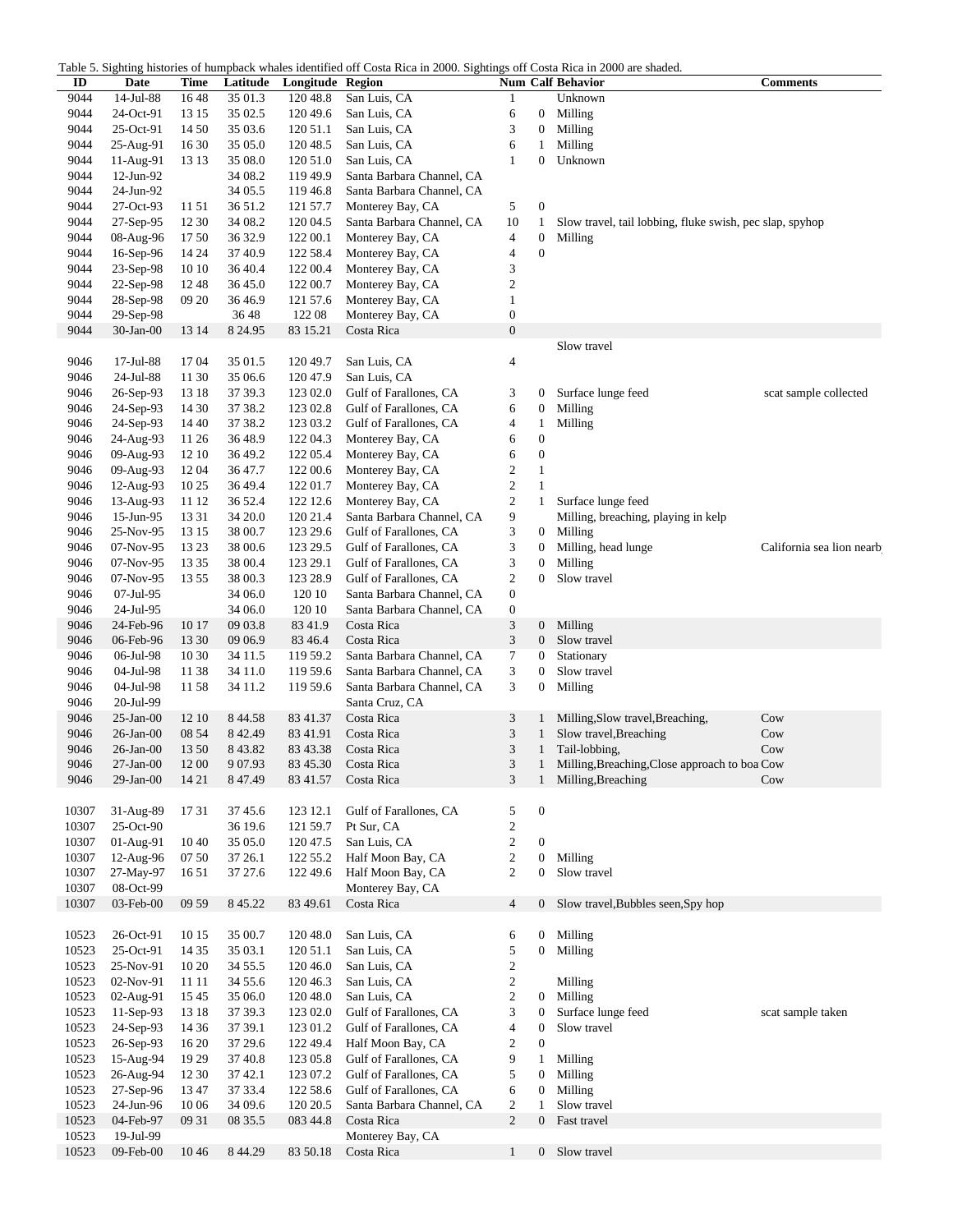| 10523 | 13-Feb-00       | 10 01 | 8 57.29   | 83 42.10  | Costa Rica                | 1                        | 0                | Slow travel                                      | Singer        |
|-------|-----------------|-------|-----------|-----------|---------------------------|--------------------------|------------------|--------------------------------------------------|---------------|
|       |                 |       |           |           |                           |                          |                  |                                                  |               |
|       |                 |       |           |           |                           |                          |                  |                                                  |               |
|       |                 |       |           |           |                           |                          |                  |                                                  |               |
|       |                 |       |           |           |                           |                          |                  |                                                  |               |
| 10649 | 10-Sep-92       | 09 30 | 39 27.8   | 123 57.0  | Fort Bragg, CA            | 1                        | 0                | Unknown                                          |               |
| 10649 | 23-Oct-92       | 12 36 | 39 30.0   | 123 53.9  | Fort Bragg, CA            | $\mathbf{1}$             | 0                | Slow travel                                      |               |
| 10649 | 07-Sep-94       | 13 20 | 37 56.9   | 123 24.0  | Gulf of Farallones, CA    | 6                        | 0?               | Slow travel                                      |               |
| 10649 | 28-Sep-94       | 15 12 | 37 53.2   | 123 25.9  | Gulf of Farallones, CA    | 1                        | $\overline{0}$   | Slow travel                                      |               |
| 10649 | 28-Aug-95       | 14 57 | 34 09.6   | 120 02.5  | Santa Barbara Channel, CA | $\overline{c}$           | 0                | Milling                                          |               |
| 10649 | 29-Jan-98       | 12 57 | 08 30.4   | 083 40.3  | Costa Rica                | $\overline{c}$           | $\overline{0}$   | Slow travel                                      |               |
| 10649 | 29-Jan-98       | 08 36 | 08 40.4   | 083 45.1  | Costa Rica                | $\overline{c}$           | $\overline{0}$   | Fast travel                                      |               |
| 10649 | 02-Feb-00       | 10 50 | 9 00.01   | 83 41.27  | Costa Rica                | $\mathbf{1}$             | $\overline{0}$   | Slow travel                                      | Singer        |
| 10649 | 05-Feb-00       | 1045  | 8 5 7     | 83 40     | Costa Rica                | $\mathbf{1}$             | $\overline{0}$   | Slow travel                                      | Singer        |
|       |                 |       |           |           |                           |                          |                  |                                                  |               |
| 10649 | 09-Feb-00       | 09 04 | 8 4 0.01  | 83 44.70  | Costa Rica                | $\mathbf{1}$             | 0                | Stationary, Breaching, Slow travel,              |               |
| 10649 | 09-Feb-00       | 09 05 | 8 4 0.19  | 83 44.82  | Costa Rica                | $\mathbf{1}$             | $\boldsymbol{0}$ | Slow travel, Stationary, Tail-lobbing,           | Singer        |
| 10649 | 10-Feb-00       | 08 24 | 8 4 4.91  | 83 41.50  | Costa Rica                | $\mathbf{1}$             | $\mathbf{0}$     | Milling                                          | Singer        |
|       |                 |       |           |           |                           |                          |                  |                                                  |               |
| 10703 | 29-Jun-92       | 08 02 | 34 26.3   | 120 15.5  | Santa Barbara Channel, CA | 1                        | 0                | Slow travel                                      |               |
| 10703 | 10-Oct-95       | 1640  | 37 39.9   | 123 04.9  | Gulf of Farallones, CA    | 3                        | $\overline{0}$   | Unknown                                          |               |
| 10703 | 03-Feb-00       | 09 59 | 8 45.22   | 83 49.61  | Costa Rica                | $\overline{4}$           | $\mathbf{0}$     | Slow travel, Bubbles seen, Spy hop               |               |
|       |                 |       |           |           |                           |                          |                  |                                                  |               |
| 10762 | 02-Oct-93       |       |           |           | Monterey Bay, CA          | 5                        | $\boldsymbol{0}$ |                                                  |               |
|       |                 |       |           |           |                           |                          | $\overline{0}$   |                                                  |               |
| 10762 | 19-Oct-93       | 11 15 | 36 50.3   | 122 0.1   | Monterey Bay, CA          | 5                        |                  |                                                  |               |
| 10762 | $21-Sep-93$     | 16 14 | 37 42.2   | 123 07.6  | Gulf of Farallones, CA    | $\overline{c}$           | $\mathbf{0}$     | Slow travel                                      |               |
| 10762 | 06-Sep-93       | 16 10 | 37 38.1   | 123 00.6  | Gulf of Farallones, CA    | $\overline{c}$           | $\overline{0}$   | Slow travel                                      |               |
| 10762 | 23-Jun-95       | 13 31 | 34 20.0   | 120 21.4  | Santa Barbara Channel, CA | 9                        |                  | Milling                                          |               |
| 10762 | 25-Feb-96       | 09 22 | 08 25.5   | 83 34.2   | Costa Rica                | $\mathbf{1}$             | $\overline{0}$   | Fast travel                                      |               |
| 10762 | 13-Feb-98       | 08 34 | 08 41.6   | 083 46.5  | Costa Rica                | $\mathbf{1}$             | $\overline{0}$   | Fast travel                                      |               |
| 10762 | 09-Feb-98       | 09 30 | 08 44.7   | 083 46.3  | Costa Rica                | $\mathbf{1}$             | 0                | Slow travel                                      |               |
| 10762 | 03-Feb-00       | 09 59 | 8 45.22   | 83 49.61  | Costa Rica                | $\overline{\mathcal{L}}$ | 0                | Slow travel, Bubbles seen, Spy hop               |               |
| 10762 | 09-Feb-00       | 14 40 | 8 4 3.59  | 83 51.75  | Costa Rica                | $\mathbf{1}$             | $\overline{0}$   | Slow travel                                      | Singer        |
|       |                 |       |           |           |                           |                          |                  |                                                  |               |
| 10995 | 09-Aug-97       | 1245  | 36 38.95  | 122 03.50 | Monterey Bay, CA          | $\mathbf{1}$             |                  | Friendly                                         |               |
|       |                 |       |           |           |                           |                          | $\rm 0$          |                                                  |               |
| 10995 | 05-Jun-98       |       | 34 08     | 119 53    | Santa Barbara Channel, CA | 40                       |                  |                                                  |               |
| 10995 | $23$ -Jan- $00$ | 16 30 | 10 33.4   | 85 44.78  | Costa Rica                | $\mathbf{1}$             |                  | 0 Milling                                        |               |
|       |                 |       |           |           |                           |                          |                  |                                                  |               |
| 11141 | 06-Oct-99       |       |           |           | Monterey Bay, CA          |                          |                  |                                                  |               |
| 11141 | 03-Feb-00       | 09 59 | 8 45.22   | 83 49.61  | Costa Rica                | $\overline{4}$           | $\rm 0^-$        | Slow travel, Bubbles seen, Spy hop               |               |
|       |                 |       |           |           |                           |                          |                  |                                                  |               |
| 11243 | 14-Oct-98       | 15 30 | 41 53.1   | 124 25.5  | Pt St. George, CA         | 4                        | $\mathbf{0}$     | Milling                                          |               |
| 11243 | 06-Oct-98       | 1545  | 41 53.0   | 124 25.2  | Pt St. George, CA         | 7                        | $\overline{0}$   | Milling                                          |               |
| 11243 | 06-Oct-98       | 16 34 | 41 53.4   | 124 25.1  | Pt St. George, CA         | $\overline{4}$           | $\mathbf{0}$     | Milling                                          |               |
| 11243 | 06-Feb-99       | 08 39 | 08 36.2   | 083 44.9  | Costa Rica                | $\mathbf{1}$             | 0                | Slow travel                                      |               |
|       |                 |       |           | 83 42.99  |                           | $\mathbf{1}$             |                  |                                                  |               |
| 11243 | $30-Ian-00$     | 15 48 | 841.11    |           | Costa Rica                |                          | $\boldsymbol{0}$ | Slow travel, Milling,                            | <b>SINGER</b> |
|       |                 |       |           |           |                           |                          |                  |                                                  |               |
| 11285 | 06-Jun-98       |       | 34 08     | 119 53    | Santa Barbara Channel, CA |                          |                  |                                                  |               |
| 11285 | $25$ -Jan- $00$ | 12 10 | 8 4 4.58  | 83 41.37  | Costa Rica                | 3                        | 1                | Milling, Slow travel, Breaching,                 | Escort        |
| 11285 | $26$ -Jan- $00$ | 08 54 | 8 4 2.49  | 83 41.91  | Costa Rica                | 3                        | $\mathbf{1}$     | Slow travel, Breaching                           | Escort        |
| 11285 | $26$ -Jan- $00$ | 13 50 | 8 4 3.8 2 | 83 43.38  | Costa Rica                | 3                        | $\mathbf{1}$     | Tail-lobbing                                     | Escort        |
| 11285 | $27-Jan-00$     | 12 00 | 9 0 7.93  | 83 45.30  | Costa Rica                | 3                        | $\mathbf{1}$     | Milling, Breaching, Close approach to boa Escort |               |
| 11285 | $29$ -Jan- $00$ | 14 21 | 8 4 7 4 9 | 83 41.57  | Costa Rica                | 3                        | 1                | Milling, Breaching                               | Escort        |
| 11285 | 06-Feb-00       | 11 13 | 841.53    | 83 43.18  | Costa Rica                | $\mathbf{1}$             | $\mathbf{0}$     | Stationary                                       | Singer        |
| 11285 | 06-Feb-00       | 09 33 | 8 3 8 4 1 | 83 45.31  | Costa Rica                | $\mathbf{1}$             | $\boldsymbol{0}$ |                                                  | Singer        |
|       |                 |       |           |           |                           |                          |                  |                                                  |               |
|       |                 |       |           |           |                           |                          |                  |                                                  |               |
| 11392 | 01-Feb-00       | 11 50 | 8 4 0.81  | 83 43.74  | Costa Rica                | $\mathbf{1}$             |                  | 0 Stationary                                     | Singer?       |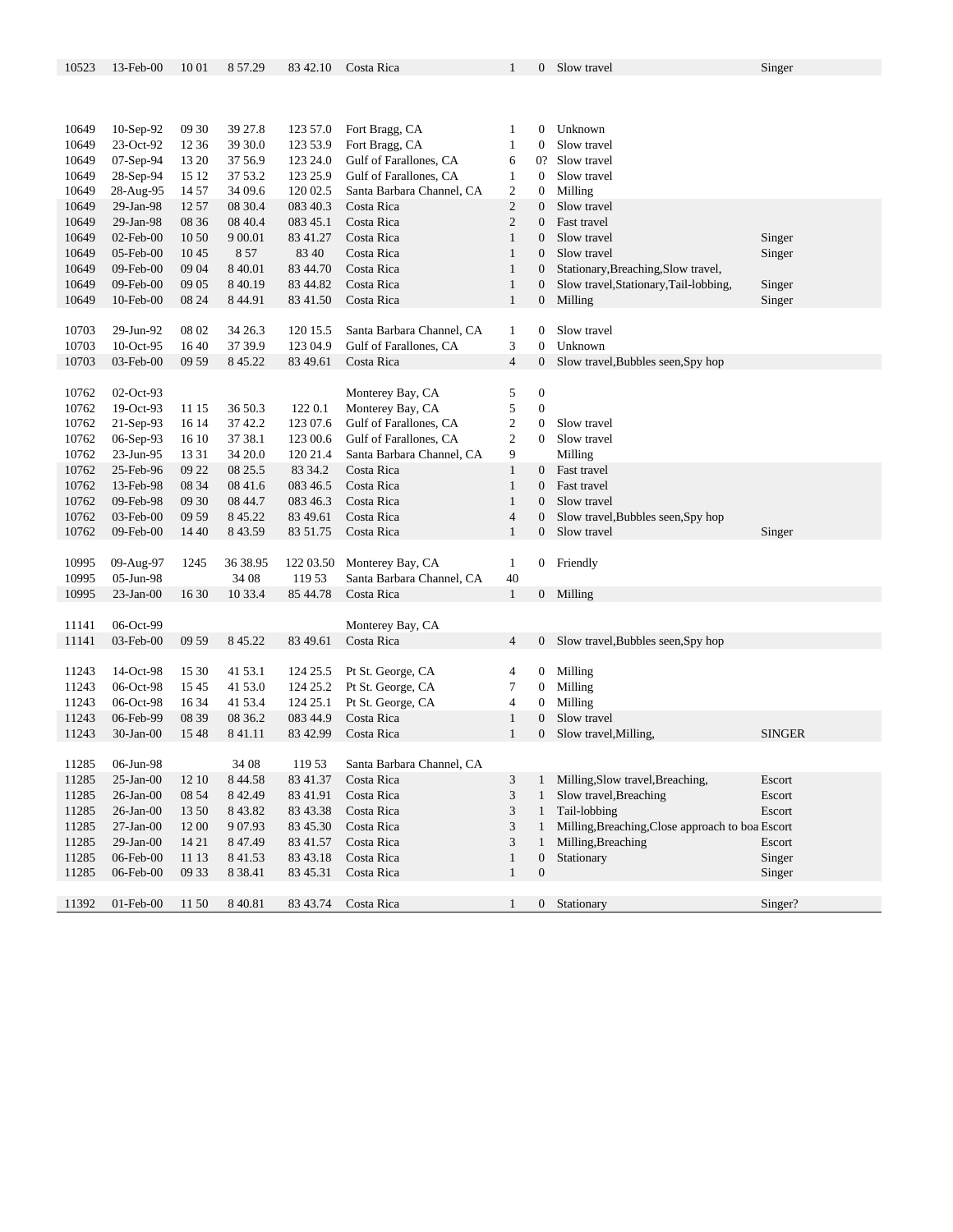Table 6. Results of photographic identification research of humpback whales in Costa Rica during winter through 2000.

| <b>Description</b>                                   | pre 1996 | 1996         | 1997 | 1998 | 1999 |     | 2000 All Years |
|------------------------------------------------------|----------|--------------|------|------|------|-----|----------------|
| Number of identifications from Oceanic Society trips |          | 12           | 19   | 12   |      | 25  | 48             |
| Number of identifications contributed by others      |          | $4^{\prime}$ |      |      |      |     | 10             |
| Total identifications                                |          | 16           | 19   | 12   |      | 26  | 57             |
| Unique animals for period                            |          | 13           | 11   |      | 4    | 12  | 41             |
| New whales (not seen a previous year)                |          | 12           | 10   | 4    |      |     |                |
| Number matching California                           |          |              |      | h    | 4    |     | 35             |
| Total percent matching California                    | 80%      | 85%          | 73%  | 86%  | 100% | 92% | 85%            |

<sup>1</sup> Two identifications contributed by Richard Sears, two contributed by Carol Henderson, two contributed by Marco Saborio and Marenco Biological Reserve

 $2$  Two identifications contributed by Herbert Michaud and Drake Bay Wilderness Camp, one identification contributed by Bill Muraco while visiting Drake Bay, one identification from Panama contributed by Jack Swenson

<sup>3</sup> One idenfication by John Calambokidis from Northern Costa Rica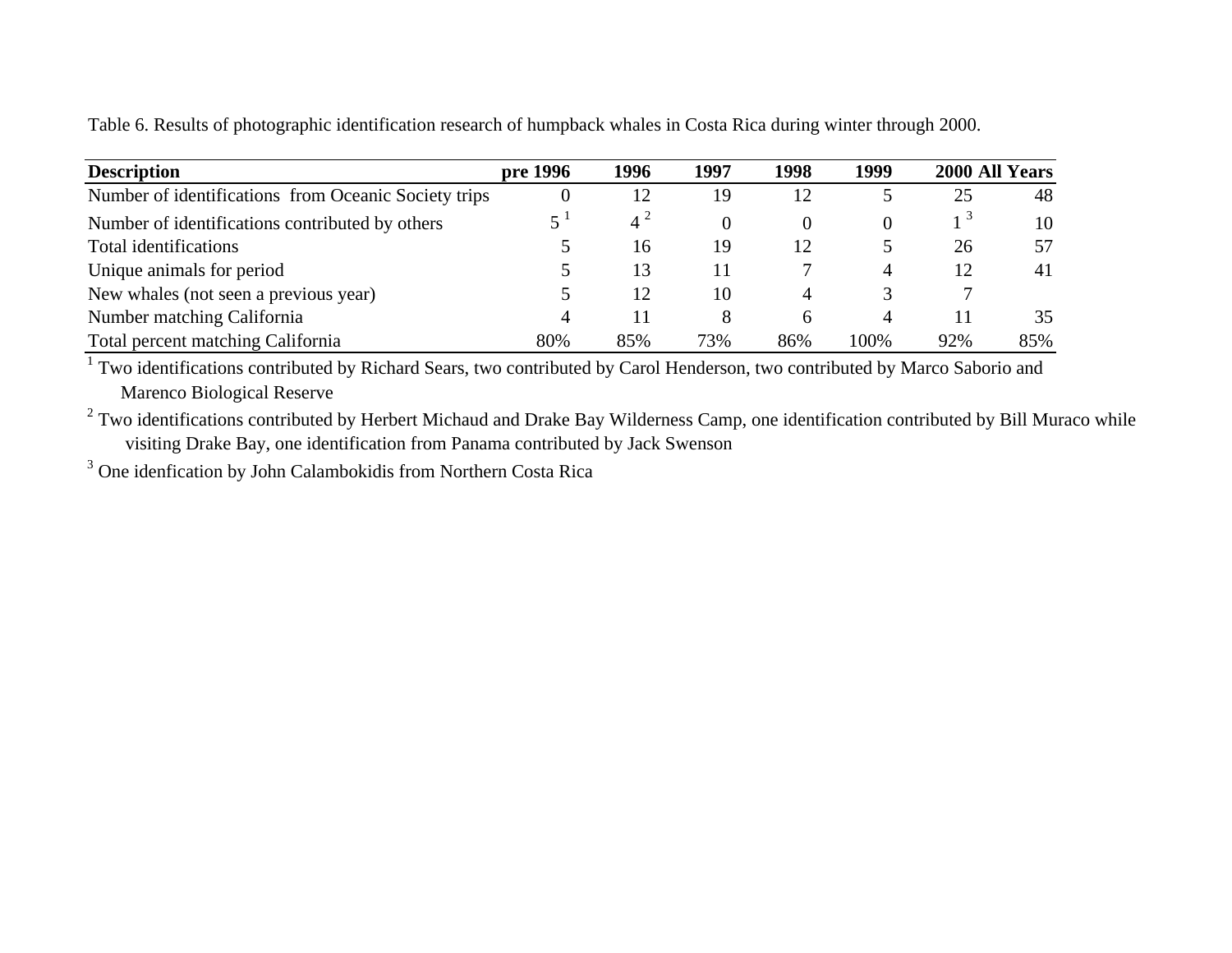| <b>Date</b>     | <b>Time</b> | Latitude |           | <b>Longitude Tape track</b> | <b>Comments</b>                           |
|-----------------|-------------|----------|-----------|-----------------------------|-------------------------------------------|
| 1996            |             |          |           |                             |                                           |
| 29-Jan-96       | 13 30       | 08 43.49 | 083 44.01 | Tape 96-1 Pr. 5             | ID-10541                                  |
| 07-Feb-96       | 10 02       | 08 56.2  | 083 40.1  | Tape 96-2 Pr. 1             |                                           |
| 12-Feb-96       | 09 35       | 08 40.99 | 083 47.16 | Tape 96-2 Pr. 2-3 ID-10731  |                                           |
| 12-Feb-96       | 09 33       | 08 40.89 | 083 46.57 | Tape 96-2 Pr. 4             | ID-10731                                  |
| 15-Feb-96       | 1040        | 08 42.13 | 083 50.51 | Tape 96-3 Pr.1              |                                           |
| 15-Feb-96       | 12 54       | 08 44.4  | 083 48.48 | Tape 96-3 Pr.2              |                                           |
| 1997            |             |          |           |                             |                                           |
| 13-Feb-97       | 10 17       | 09 05.7  | 083 43.5  | Tape 97-1                   | ID-9047                                   |
| 13-Feb-97       | 11 33       | 09 06.9  | 083 45.5  | Tape 97-1                   | ID-9047                                   |
| 1998            |             |          |           |                             |                                           |
| 02-Feb-98       | 08 50       | 08 45.9  | 083 41.9  | Tape 98-1 Pr.1              |                                           |
| 02-Feb-98       | 15 16       | 08 41.06 | 083 43.65 | Tape 98-1 Pr.3              | ID-10753?                                 |
| 02-Feb-98       | 13 15       | 08 41.2  | 083 45.9  | Cassette                    | ID-10753                                  |
| 10-Feb-98       | 11 27       | 08 42.8  | 083 45.1  | Tape 98-2 Pr.1              | ID-10753                                  |
| 10-Feb-98       | 13 35       | 08 43.9  | 083 42.8  | Tape 98-2 Pr.2              | ID-10753                                  |
| 10-Feb-98       | 14 24       | 08 44.5  | 083 42.6  | Cassette                    | ID-10753                                  |
| 13-Feb-98       | 09 41       | 08 38.9  | 083 49.3  | Tape 98-2 Pr.3              | ID-9003                                   |
| 16-Feb-98       | 12 33       | 08 46.2  | 083 49.6  | Tape 98-3 Pr.1              | ID-9003?                                  |
| 1999            |             |          |           |                             |                                           |
| 27-Jan-99       | 10 17       | 08 40.5  | 083 44.1  | Tape 99-1 Pr.1              | ID-10525                                  |
| 27-Jan-99       | 15 39       | 08 44.0  | 083 45.0  | Cassette                    |                                           |
| 28-Jan-99       | 1654        | 08 27.7  | 083 38.1  | Tape 99-1 Pr.2              |                                           |
| 30-Jan-99       | 09 32       | 08 40.9  | 083 43.84 | Cassette                    |                                           |
| 30-Jan-99       | 1206        | 08 41.7  | 083 43.5  | Tape 99-1 Pr.3              |                                           |
| 31-Jan-99       | 14 10       | 08 40.15 | 083 45.27 | Cassette                    | ID-10520                                  |
| 2000            |             |          |           |                             |                                           |
| $26$ -Jan- $00$ | 09 58       | 08 44.94 | 83 42.19  | Tape00-1 Pr.2               |                                           |
| $27$ -Jan- $00$ | 10 30       | 09 05.80 | 83 44.41  | Tape00-1 Pr.3               | False killer whales w/Mn in background    |
| $27$ -Jan- $00$ | 12 05       | 08 07.95 | 83 45.30  | Tape00-1 Pr.4               | ID-11285, cow/calf/escort, escort singing |
| $29$ -Jan- $00$ | 14 10       | 08 29.55 | 83 44.11  | Tape00-2 Pr.1               | poor recording                            |
| 30-Jan-00       | 13 14       | 08 24.95 | 83 15.21  | Tape00-1 Pr.5-6             | ID-9044                                   |
| $02$ -Feb- $00$ | 12 18       | 09 02.80 | 83 42.52  | Tape 00-2 Pr.2              | ID-10649                                  |
| 05-Feb-00       | 11 20       | 8 57.24  | 83 40.09  | Tape00-2 Pr.3               | ID-10649                                  |
| 06-Feb-00       | 11 33       | 08 41.77 | 83 43.23  | Tape00-2?                   |                                           |
| 06-Feb-00       | 14 15       | 08 41.22 | 83 43.39  | Tape00-2?                   | ID-11285?                                 |
| 09-Feb-00       | 09 34       | 8 4 0.50 | 83 45.12  | Tape 00-3 Pr.1              | ID-10649                                  |
| 09-Feb-00       | 14 40       | 08 43.59 | 83 51.75  | Tape00-3 Pr.2               | ID-10762                                  |

Table 7. Times and locations of recordings of humpback whale songs, 1996-2000.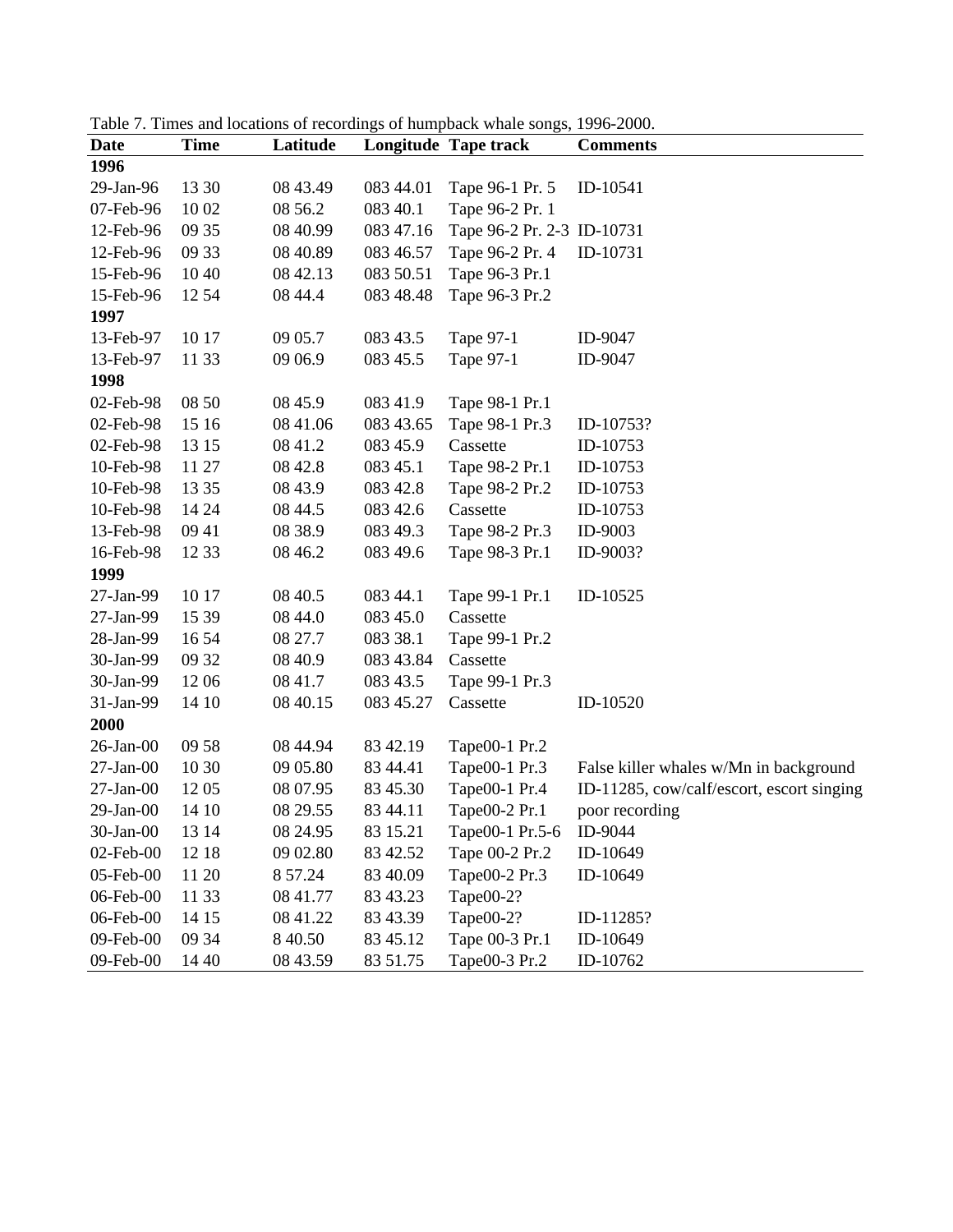|          |                     |   |    |       |          | Dist. | Fluke size on negative (cm) |               |              | Calculated size (m) |        |  |
|----------|---------------------|---|----|-------|----------|-------|-----------------------------|---------------|--------------|---------------------|--------|--|
| Date     | Snum Pho Roll Fr. # |   |    | ID    | Role     | m     | L lobe                      | <b>R</b> Lobe | <b>Total</b> | Width               | Length |  |
| 01/23/00 | 2 JAC               |   | 3  | 10995 | Single   | 116   | 5.3                         | 4.5           | 9.8          | 3.91                | 11.6   |  |
| 01/25/00 | 1 JAC               |   | 32 | 11285 | Escort   | 70    | 5.7                         | 5.8           | 11.5         | 2.78                | 8.3    |  |
| 01/26/00 | 1 JAC               | 2 | 6A | 9046  | Cow      | 60    | 8.4                         | 9.7           | 18.1         | 3.75                | 11.2   |  |
| 01/30/00 | 2 FGA               |   | 17 | 11243 | Singer   | 96    |                             |               | 13.7         | 4.44                | 13.2   |  |
| 01/30/00 | 2 FGA               |   | 18 | 11243 | Singer   | 80    | 8.5                         | 7.1           | 15.6         | 4.22                | 12.6   |  |
| 02/03/00 | 3 KR                |   | 19 | 10703 | Grp of 4 | 87    | 7.5                         | 7.6           | 15.1         | 4.52                | 13.5   |  |
| 02/03/00 | 3 KR                |   | 21 | 10762 | Singer   | 71    | 9                           | 9.3           | 18.3         | 4.48                | 13.3   |  |
| 02/03/00 | 3 KR                |   | 32 | 10762 | Singer   | 90    |                             |               | 13.7         | 4.25                | 12.6   |  |
| 02/03/00 | 3 KR                | 2 | 2A | 10762 | Singer   | 94    | 7.1                         | 6.8           | 13.9         | 4.50                | 13.4   |  |

Table 8. Measurements of fluke sizes of humpback whales in Costa Rica.

All photos taken with Nikon M90 w/ 300 f4 Nikor lens.

LRF 1000 used for all measurements except 1/30/00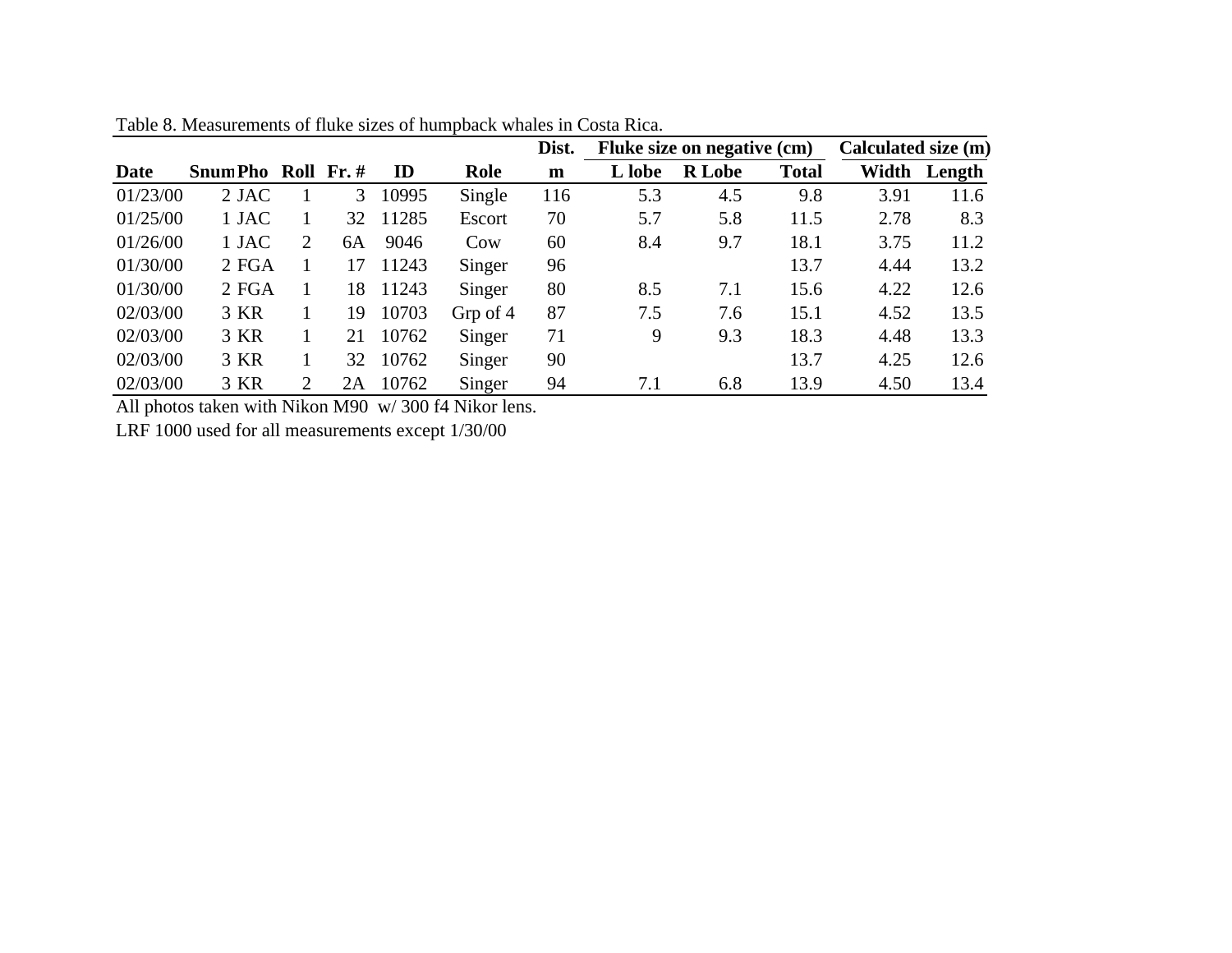|                       | 1996<br>sightings animals |     | 1997<br>sightings animals |               | 1998           |                   | 1999           |                   | 2000 |         | <b>Total</b>      |                |
|-----------------------|---------------------------|-----|---------------------------|---------------|----------------|-------------------|----------------|-------------------|------|---------|-------------------|----------------|
| <b>Species</b>        |                           |     |                           |               |                | sightings animals |                | sightings animals |      | animals | sightings animals |                |
| <b>Baleen</b> whales  |                           |     |                           |               |                |                   |                |                   |      |         |                   |                |
| Humpback whale        | 15                        | 19  | 27                        | 45            | 18             | 25                | 32             | 60                | 29   | 46      | 121               | 195            |
| Fin/Sei whale         |                           |     |                           |               |                |                   |                |                   |      |         |                   |                |
| Bryde's whale         |                           |     |                           |               |                |                   |                |                   |      |         |                   |                |
| <b>Toothed whales</b> |                           |     |                           |               |                |                   |                |                   |      |         |                   | $\overline{0}$ |
| Sperm whale           | $\mathcal{D}$             |     |                           |               |                |                   |                |                   |      |         |                   |                |
| False killer whale    |                           | 40  |                           |               | 2              | 35                |                |                   |      | 12      |                   | 87             |
| Killer whale          |                           |     |                           | $\,8\,$       |                |                   |                |                   |      |         |                   | 8              |
| <b>Dolphins</b>       |                           |     |                           |               |                |                   |                |                   |      |         | $\Omega$          | $\Omega$       |
| Spotted dolphin       | 20                        | 448 | 36                        | 358           | 35             | 614               | 63             | 948               | 83   | 1868    | 237               | 4,236          |
| Bottlenose dolphin    | 8                         | 53  | 2                         | $\mathcal{L}$ | $\overline{7}$ | 203               | $\overline{2}$ | 11                | 3    | 35      | 22                | 309            |
| Common dolphin        |                           |     |                           |               |                | 50                |                |                   |      |         |                   | 50             |
| Rough-toothed dolphin |                           |     |                           |               |                | 20                |                |                   |      | 8       | ⌒                 | 28             |
| Spinner dolphin       |                           |     |                           |               |                |                   |                | 150               |      |         |                   | 150            |
| Unidentifed dolphin   | 26                        | 120 | 8                         | 33            | 12             | 33                |                | 10                |      | 3       | 49                | 199            |

Table 9. Summary of sightings of all species identified in study area off Costa Rica, 1996-2000.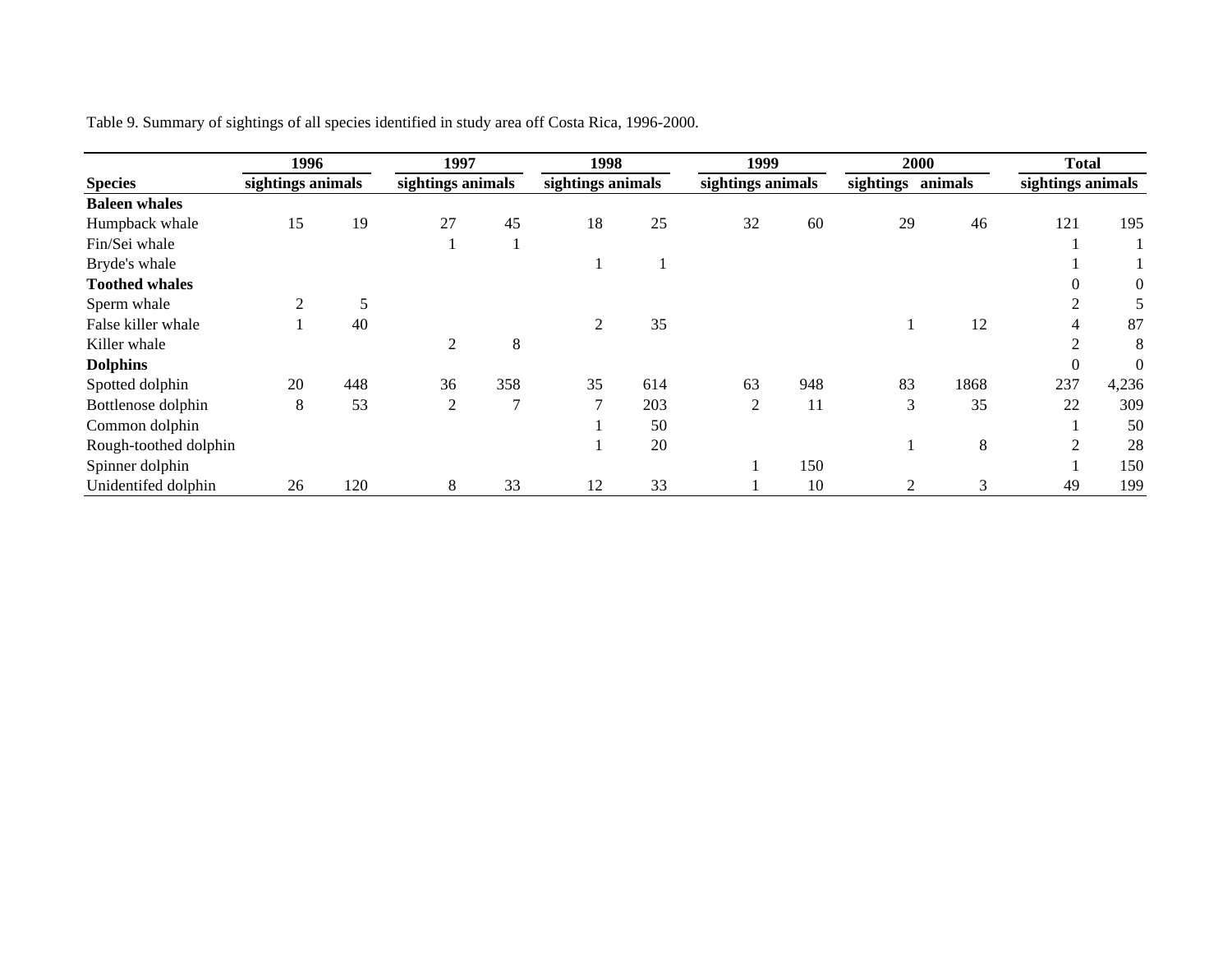

Figure 1. Tracklines of dedicated survey effort off S Costa Rica in 2000.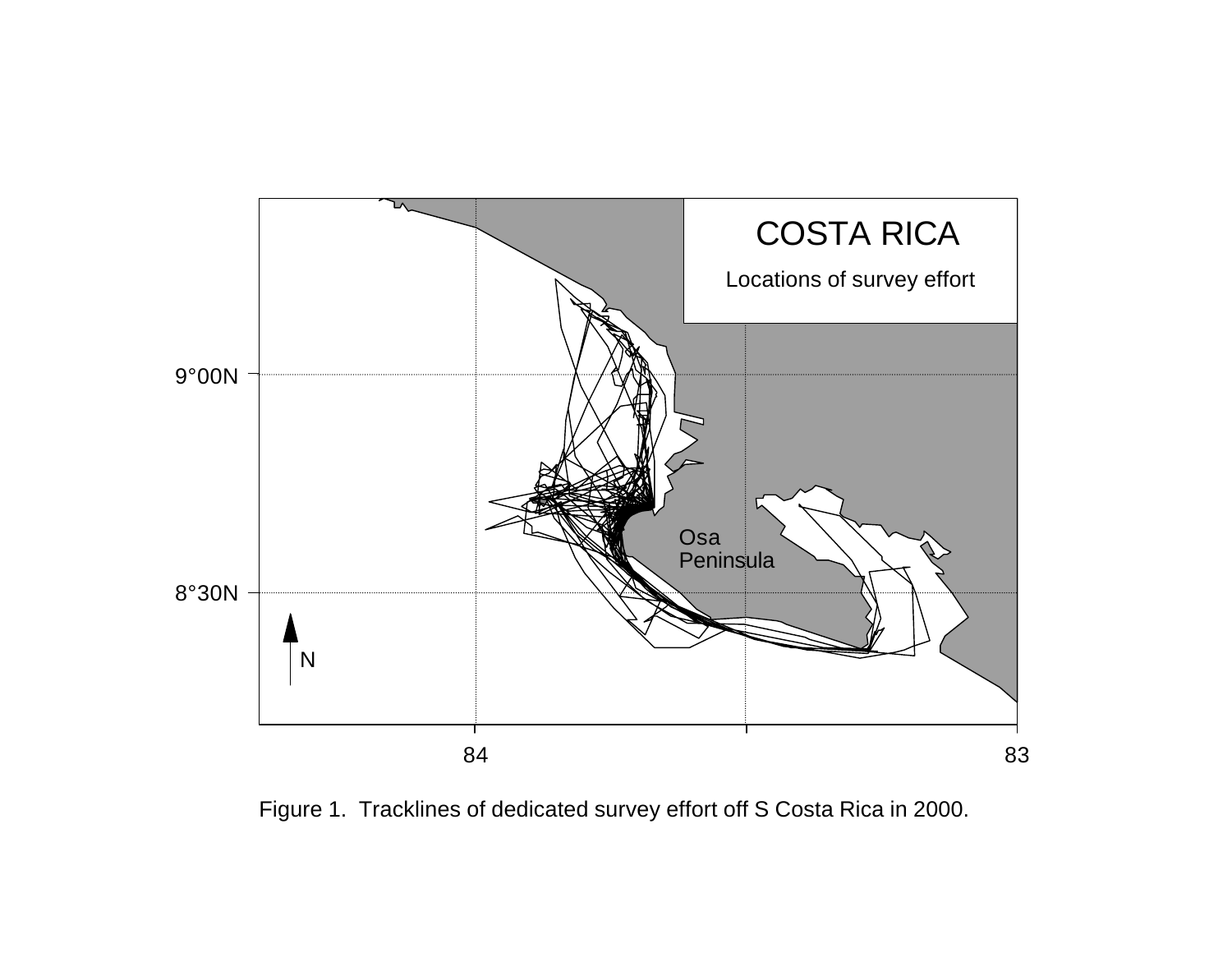

Figure 2. Locations of survey effort by year, 1996-99.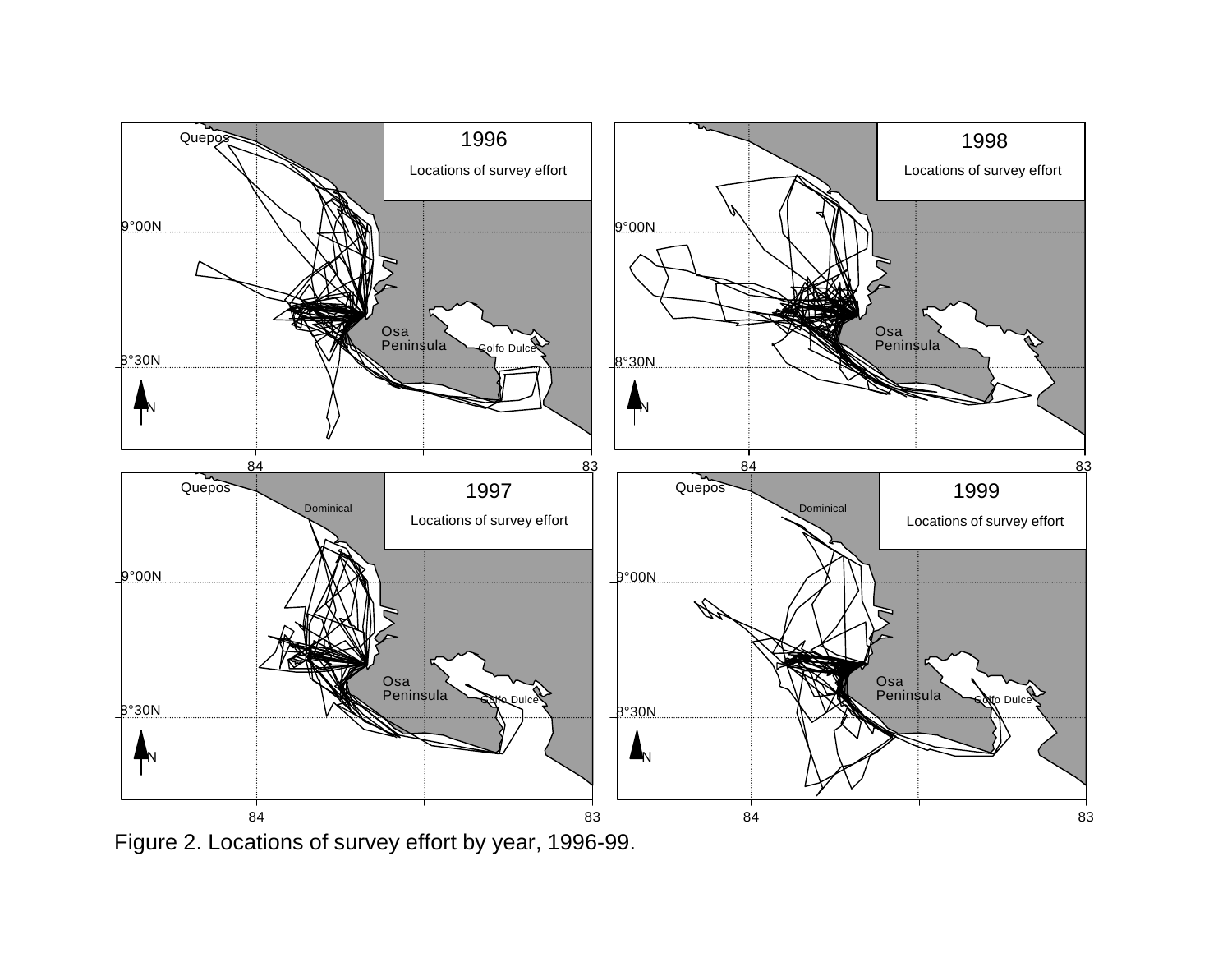

Figure 3. Locations where humpback whales were sighted in S Costa Rica in 2000.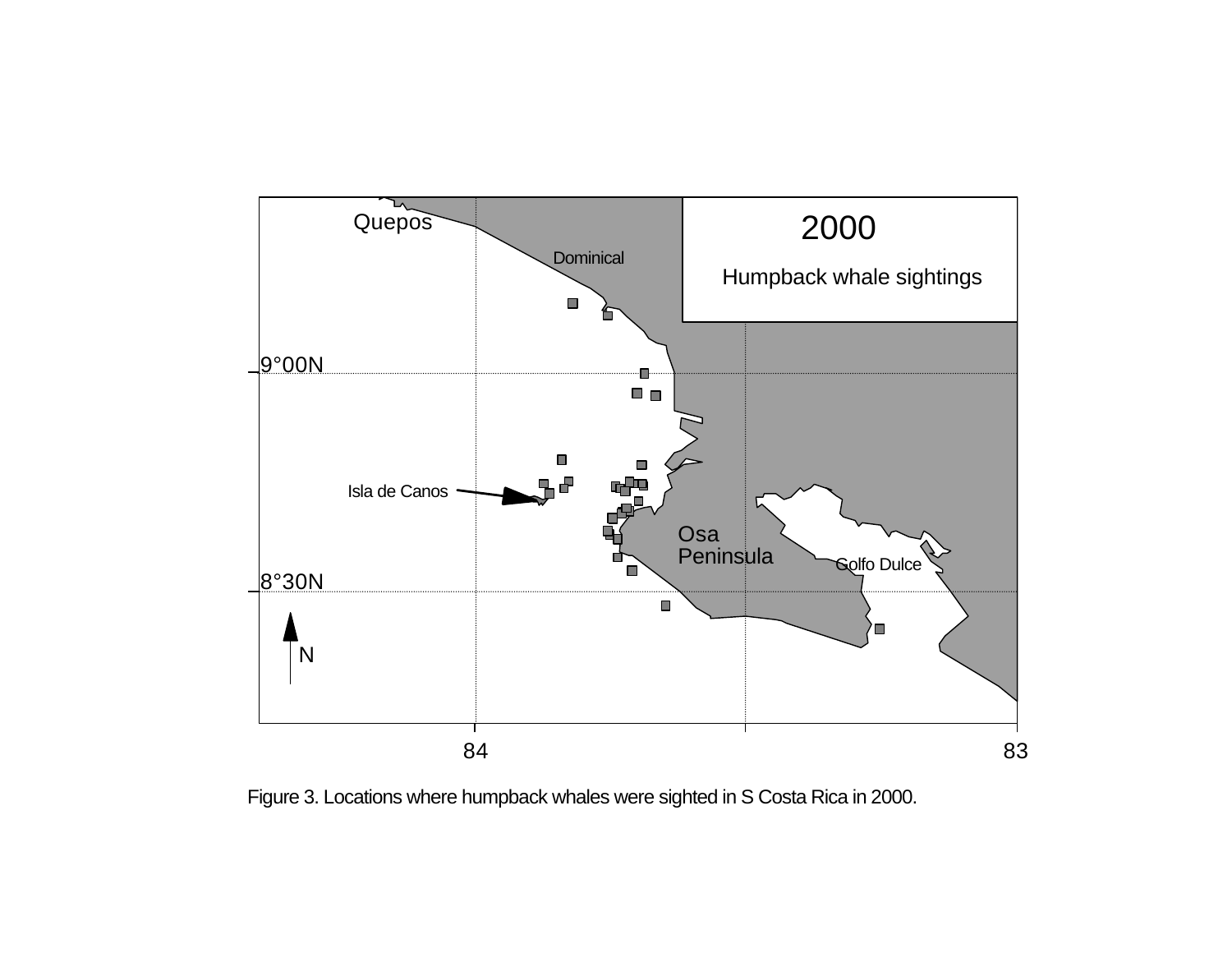

Figure 4. Locations of humpback whale sightings by year, 1996-99.